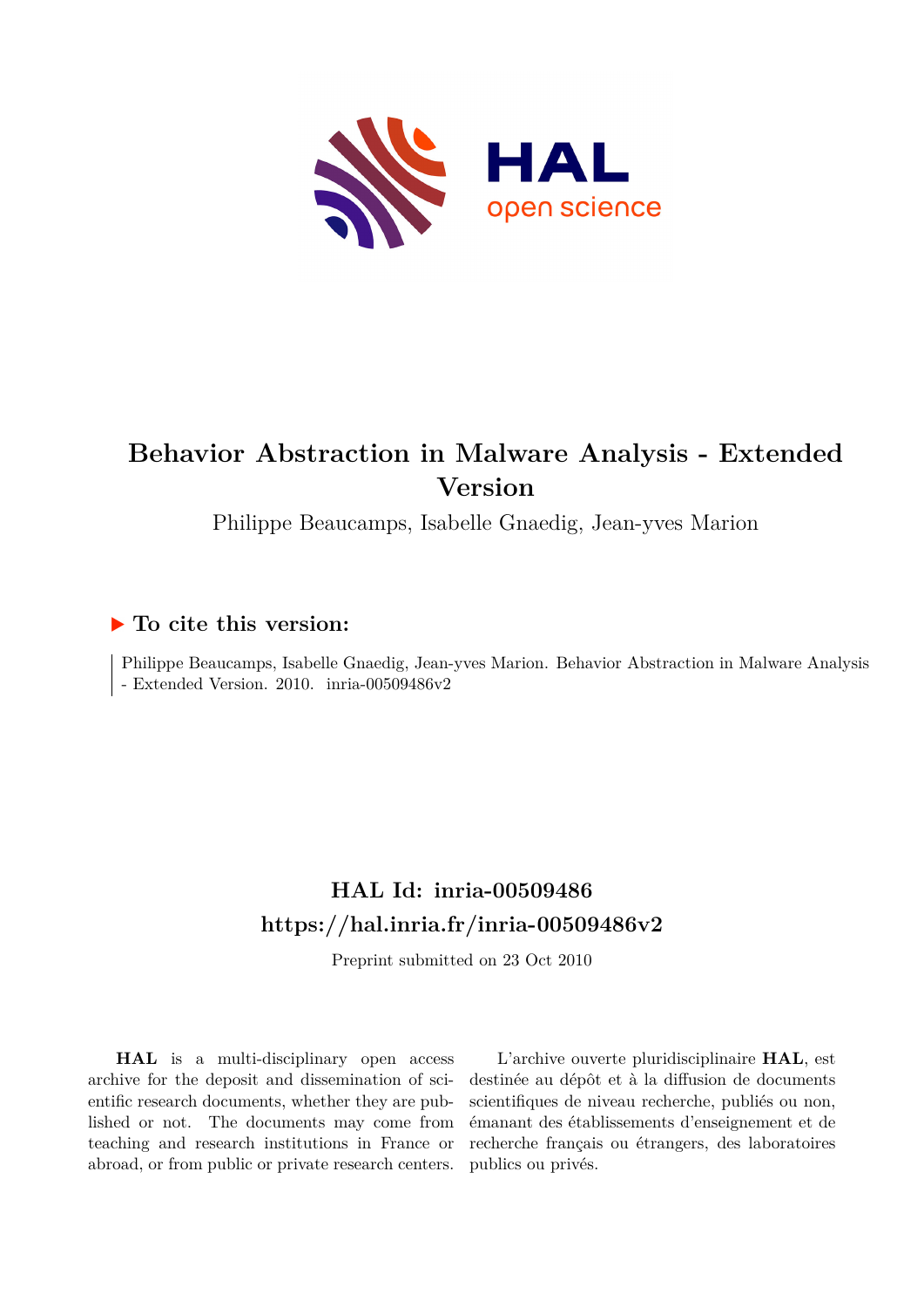# Behavior Abstraction in Malware Analysis<sup>\*</sup>

Philippe Beaucamps, Isabelle Gnaedig, Jean-Yves Marion

INPL - INRIA Nancy Grand Est - Nancy-Université - LORIA Campus Scientifique - BP 239 F54506 Vandoeuvre-lès-Nancy Cedex, France

Email: {Philippe.Beaucamps, Isabelle.Gnaedig, Jean-Yves.Marion}@loria.fr

Abstract. We present an approach for proactive malware detection working by abstraction of program behaviors. Our technique consists in abstracting program traces, by rewriting given subtraces into abstract symbols representing their functionality. Traces are captured dynamically by code instrumentation, which allows us to handle packed or self-modifying malware. Suspicious behaviors are detected by comparing trace abstractions to reference malicious behaviors. The expressive power of abstraction allows us to handle general suspicious behaviors rather than specific malware code and then, to detect malware mutations. We present and discuss an implementation validating our approach.

Keywords: Malware, behavioral detection, behavior abstraction, trace, string rewriting, finite state automaton, formal language, dynamic binary instrumentation.

# 1 Introduction

Detection techniques of computer malware have traditionally relied on a combination of static and dynamic analysis. A shortcoming of static analysis, however, is the general intractability of knowing in advance the entire program code as it may change dynamically. Packing and obfuscation techniques typically capitalize on this intractability to prevent the reconstruction of the program code. Structural and behavioral techniques, on the other hand, may be used to guard against code protection and code transformation and are consequently more robust and reliable. These techniques rely on the analysis of the program structure or its behavior rather than its binary code. This ensures an independence from basic syntactic modifications or from packing techniques.

Structural techniques analyze the control flow graph representing the program, by assuming that its structure remains untouched. They compare it to control flow graphs of known malware using static analysis [10], sub-graph isomorphism [9], tree automata [6] or similarity measures [12,4]. Unfortunately, these techniques are not resilient to functional polymorphism of behaviors, of which malware variants are a form, and which expresses that behaviors can

<sup>?</sup> This work has been partially supported by the High Security Lab of the LORIA in Nancy: http://lhs.loria.fr.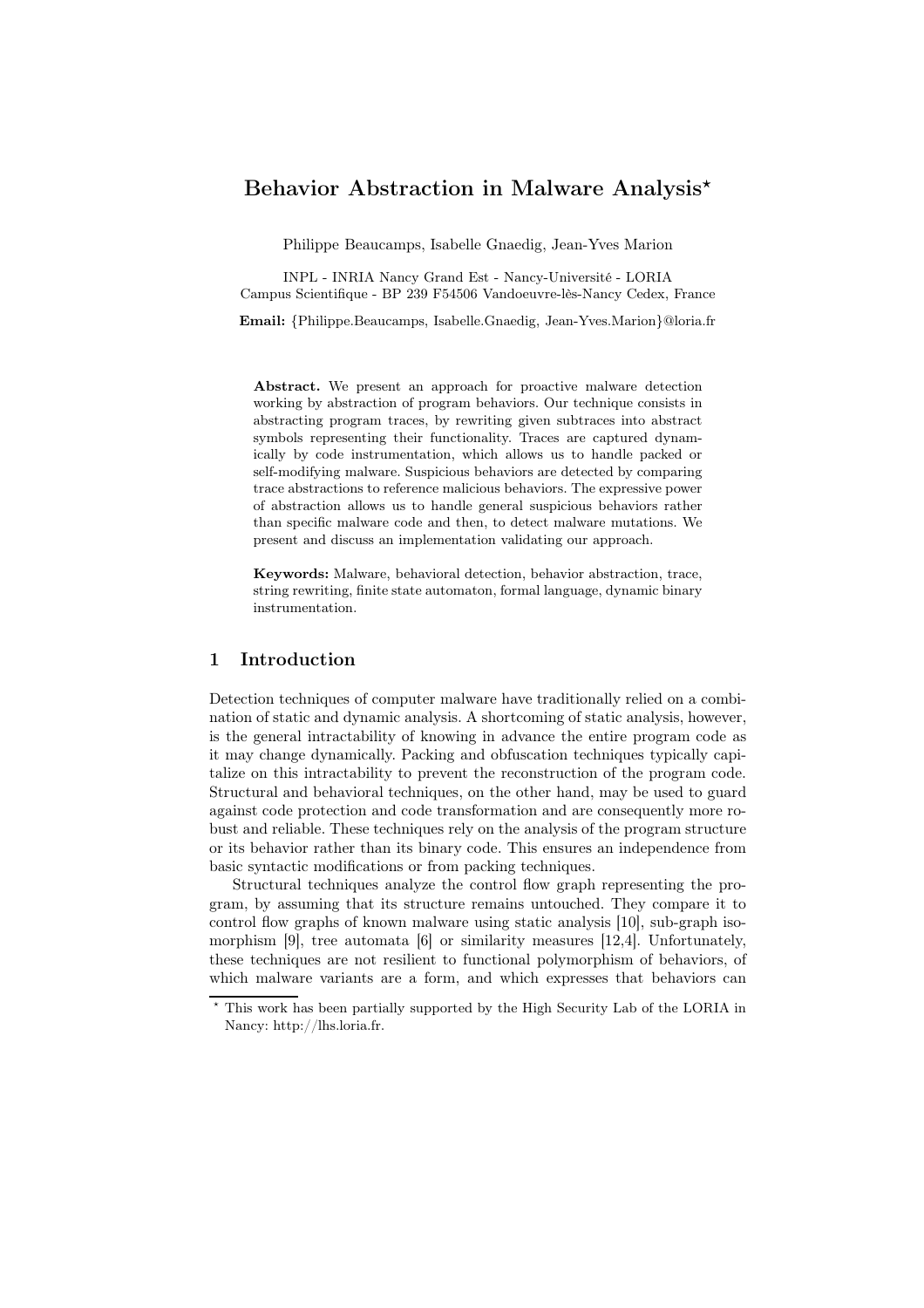be carried out in different ways, without their functionality being altered. This polymorphism often impacts the structure of the control flow graph.

Conversely, behavioral approaches, first introduced in Cohen's seminal work [11], monitor system calls and their arguments and have traditionally relied on the use of finite state machines [18,21]. Recent approaches [19] deal with functional polymorphism by preprocessing execution traces and transforming them into a high-level representation which captures their semantic meaning. But as these approaches deal with the execution trace being observed, they analyze a single behavior at a time. Subsequently, [16] proposed to use attribute automata but the cost is an exponential time complexity procedure.

Other behavioral approaches also use model checking techniques to track data [5,17,22]: they define behavioral signatures as temporal logic formulae, defined on a syntactic level. But none of these approaches considers functional polymorphism. Moreover they do not tackle either the problem of constructing a high-level view of a program, which limits their applicability.

Our goal here is to provide a generic framework for malware detection, abstract enough to be independent of the implementation of programs, resilient to variants and relying on general suspicious behaviors rather than on specific malware code. Unlike the approaches cited before, which only consider the detection scenario by working on one trace at a time, we intend to make our formalism more generally applicable to analysis and signature generation of unkown malware by working on a set of traces representing the whole behavior of a program.

For this purpose, we present an approach working on an abstract representation of the behavior of a program. We propose an original strong theoretical setting underpinned by the theory of formal languages and based on string rewriting systems and finite state automata. Abstraction is carried out with respect to behavior patterns defined by string rewriting systems. Behavioral detection is then carried out by automata intersection.

More precisely, execution traces of a program describe the capture of specific data such as program instructions, system calls with their arguments, or file system and network interactions. We represent a set of execution traces by an automaton called trace automaton. An abstraction of this trace automaton is then constructed, with respect to a set of predefined behavior patterns defined as regular languages and describing high-level properties or actions such as a file operation, a hook installation or a data leak. This gives a representation independent of the program implementation. Finally, the abstracted trace automaton is intersected with a malware database, composed of abstract signatures representing known malicious behaviors.

Our technique offers two detection scenarios: identifying a program as suspicious when it performs some malicious action like keylogging, or detecting an action sequence similar to the one of a known malware. The model we use, combining string rewriting systems and finite state automata, allows us to detect very efficiently malicious behaviors with high level descriptions, that is in linear time. Detection speed can be tuned by setting the right tier of abstraction level. So our behavioral detection model could be used inside a firewall for example.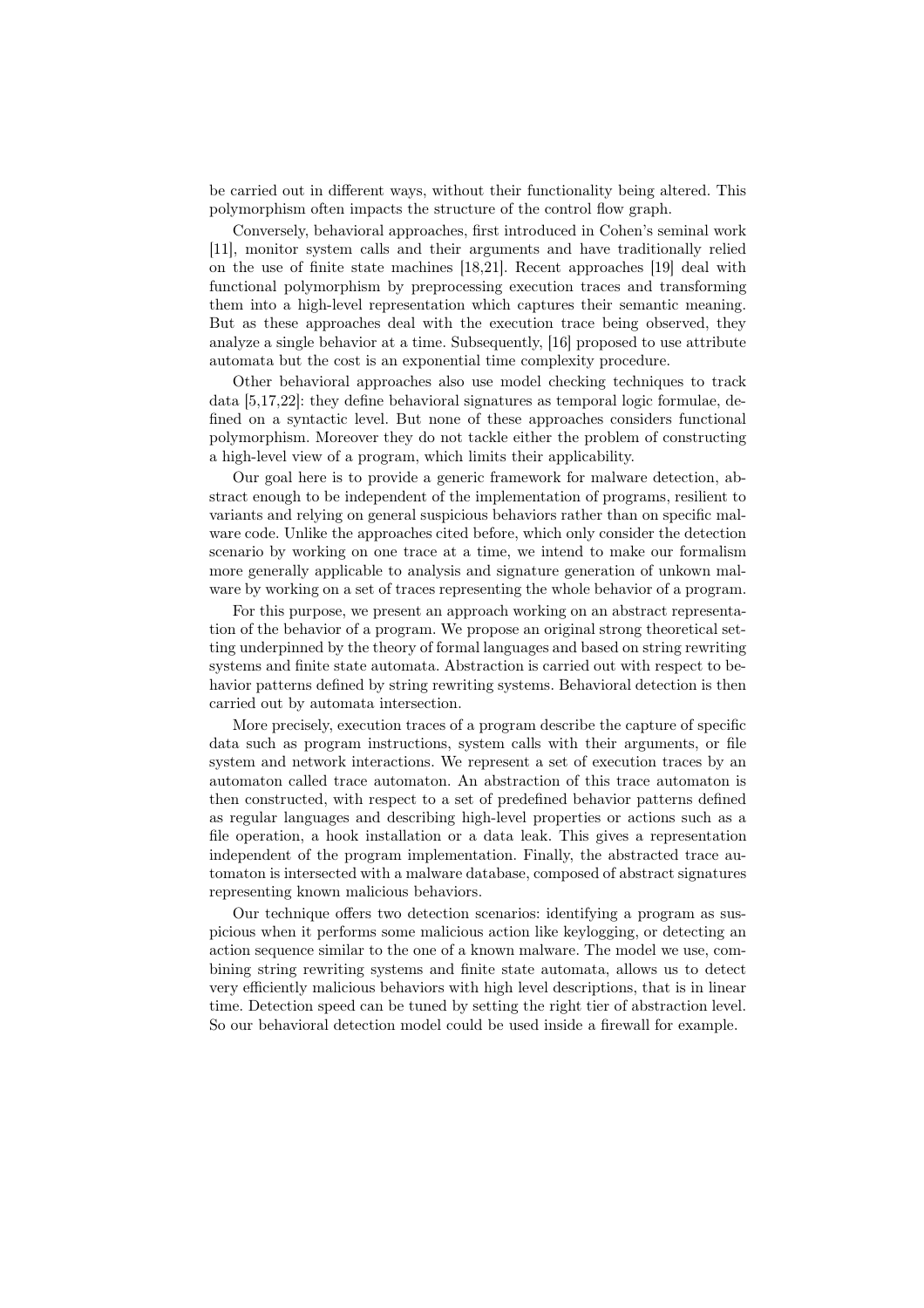After presenting the background in Section 2, we define behavior patterns in Section 3. Section 4 presents the abstraction mechanism of trace languages. Section 5 explains how to represent trace languages by trace automata and gives complexity bounds for computing abstractions. Section 6 formalizes the detection problem with its cost. Section 7 presents the implementation of our approach together with experiments. We conclude in Section 8.

## 2 Background

Let  $\Sigma$  be some finite alphabet. We denote by  $\Sigma^*$  the set of finite words on  $\Sigma$ . Subsets of  $\Sigma^*$  are called languages on  $\Sigma$ . The empty word is denoted by  $\epsilon$ .

Let  $\Sigma'$  be some finite alphabet. The projection homomorphism which maps words of  $\Sigma^*$  to words of  $\Sigma'^*$  is denoted by  $u|_{\Sigma'}$  for any  $u \in \Sigma^*$  and is defined, for  $a \in \Sigma$ , by:  $a|_{\Sigma'} = a$  if  $a \in \Sigma'$  and  $a|_{\Sigma'} = \epsilon$  otherwise. This definition is homeomorphically extended to languages on  $\Sigma$ , and the projection on  $\Sigma'$  of a language L on  $\Sigma$  is denoted by  $L|_{\Sigma'}$ .

A finite state automaton A on an alphabet  $\Sigma$  is a tuple  $(Q, \delta, q_0, F)$  where Q is a finite set of states,  $\delta: Q \times \Sigma \rightarrow Q$  is the transition relation,  $q_0 \in Q$  is the initial state, and  $F \subseteq Q$  is the set of final states. A run of A on a word  $w = a_0 a_1 \cdots a_n$ is a sequence of states  $r = q_0 q_1 \cdots q_{m \leq n+1}$  such that:  $\forall i < m, q_{i+1} \in \delta(q_i, a_i)$ . The run r is successful if  $m = n + 1$  and  $q_m \in F$ ; in this case, w is said to be recognized by  $A$ . The set of words for which there exists a successful run of  $A$ is the language recognized by  $A$  and is denoted by  $\mathcal{L}(\mathcal{A})$ . Languages recognized by some finite state automaton  $A$  are called regular. The size of a finite state automaton A, denoted by |A|, is defined as the number of states of A.

For a given binary relation  $\rightarrow$ , we denote by  $\rightarrow^*$  its reflexive transitive closure. A string rewriting system (SRS in short) is a triple  $(\Sigma, V, \rightarrow)$ , where V is a set of variables and  $\rightarrow$  a binary relation on  $(\Sigma \cup V)^*$ . A regular SRS is a 4-tuple  $(\Sigma, V, S, \rightarrow)$ , where  $S \in V$  and the relation  $\rightarrow$  is generated by rules of the form  $a \to A$ ,  $aA \to B$  and  $\epsilon \to A$ , with  $a \in \Sigma$ ,  $A, B \in V$ . The language recognized by a regular SRS is the set  $\{u | u \in \Sigma^*, u \to^* S\}$ . Languages recognized by regular SRS are exactly the regular languages. The size of a regular SRS  $R$ , denoted by  $|R|$ , is defined as the number of variables of V.

## 3 Behaviors

We now introduce a model of abstract machine from which we define notions of execution trace and behavior. An abstract machine  $M$  consists of the triple  $(\mu_0, IP_0, \rightarrow)$  where  $(\mu_0, IP_0)$  is an initial configuration of M and  $\rightarrow$  is a transition function from *Configurations* to *Configurations*, where *Configurations* denotes the set of configurations of  $M$ .

A configuration of  $\mathcal M$  is a pair  $(\mu, IP)$  where:

 $-\mu$ : Addresses  $\rightarrow$  Data represents the memory of M. Addresses is the set of addresses of  $\mathcal M$  and  $Data$  is a set of values; both are subsets of  $\mathbb N$ ;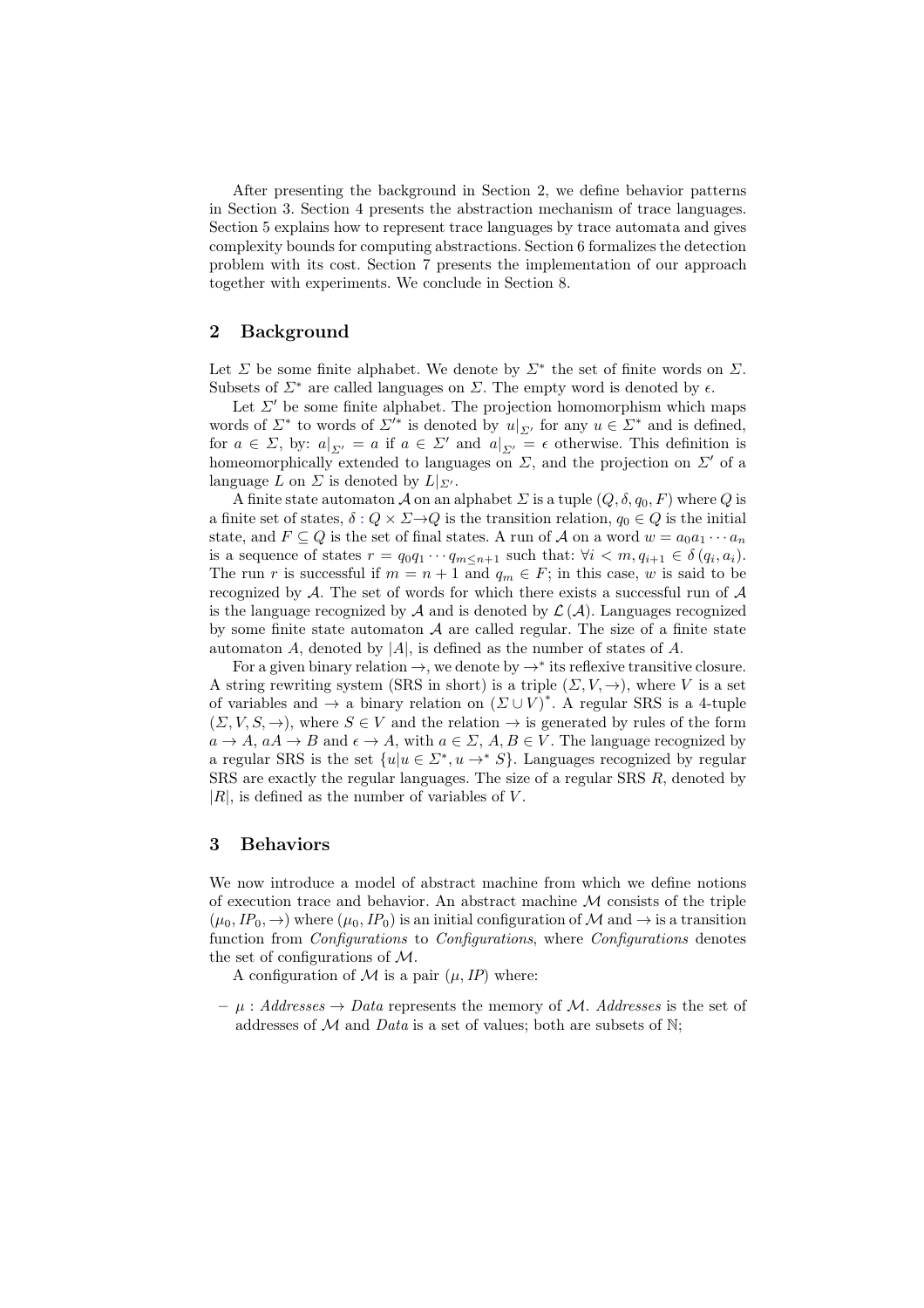–  $IP \in Addresses$  is the instruction pointer.

Thus, we have  $(\mu, IP) \to (\mu', IP')$  if the machine M executes the instruction at address IP of memory  $\mu$ . The memory  $\mu'$  is the memory obtained after executing this instruction and  $IP'$  is the address of the next instruction to execute. A program is a set of instructions. An *execution* of an abstract machine  $M$  is a finite sequence:

$$
(\mu_0, IP_0) \to (\mu_1, IP_1) \to \ldots \to (\mu_n, IP_n).
$$

In our scenario, the configuration  $(\mu_0, IP_0)$  is the initial configuration. A program is loaded into  $\mu_0$  at the address pointed by the instruction pointer  $IP_0$ . So, at the beginning of an execution, a program is executed inside an initial environment (also) given by  $\mu_0$ . Then, the program is run. At each step, we see interactions with the "outside" through the memory. Though our model of abstract machine can only represent single-threaded programs, this formalization of communications is enough for our purpose.

The reader will notice that we focus on abstract machines rather than on programming languages. There are several reasons for this. First of all, our model allows us to talk about programming languages at any level of abstraction. Second, in the context of malware, programs are generally self-modifying. Programs are treated as data objects and elements of Data are regarded as instructions. A program text is variable, which is not the usual point of view in semantics, see for example Gunter's textbook [15]. Moreover, low level instructions, like in the x86 case, are not of fixed size and a program can modifiy its code by instruction misalignment. So we think that our model of abstract machine is a right approach to underpin our study on malware behavior detection.

As said before, dynamic analysis and detection rely on capture and analysis of execution data. This data may be the sequence of instructions being executed, the sequence of system calls (i.e. calls to system code), etc. Other approaches may capture yet higher-level actions of a program, for instance network interactions, file system accesses, inter process communications (IPC), register usage statistics or any data that can be used to characterize a behavior. Our framework aims at dealing with any kind of the above data using an alphabet  $\Sigma$ .

We first formalize the capture of some execution data, represented by elements of  $\Sigma$ , in the machine  $\mathcal{M}$ .

**Definition 1 (Capture operator).** A capture operator with respect to  $\Sigma$  is an operator  $\pi$ : Configurations  $\rightarrow \Sigma \cup \{\epsilon\}$  which associates with some configuration the captured data if any, and  $\epsilon$  otherwise.

Note that in the general case, captured data of a configuration  $c_n$  may depend on the history of the execution i.e. on configurations  $c_{i_1} \ldots c_{i_k}$  for  $i_1 \ldots i_k \in [1..n-1]$ at previous times. This is needed for example to compute register usage statistics or to capture non atomic behaviors (for instance "smtp connection" which is the combination of a network connection and reception of the message "220 .\* SMTP Ready"). For the sake of simplicity, for defining  $\pi$ , we do not consider  $c_{i_1} \ldots c_{i_k}$ .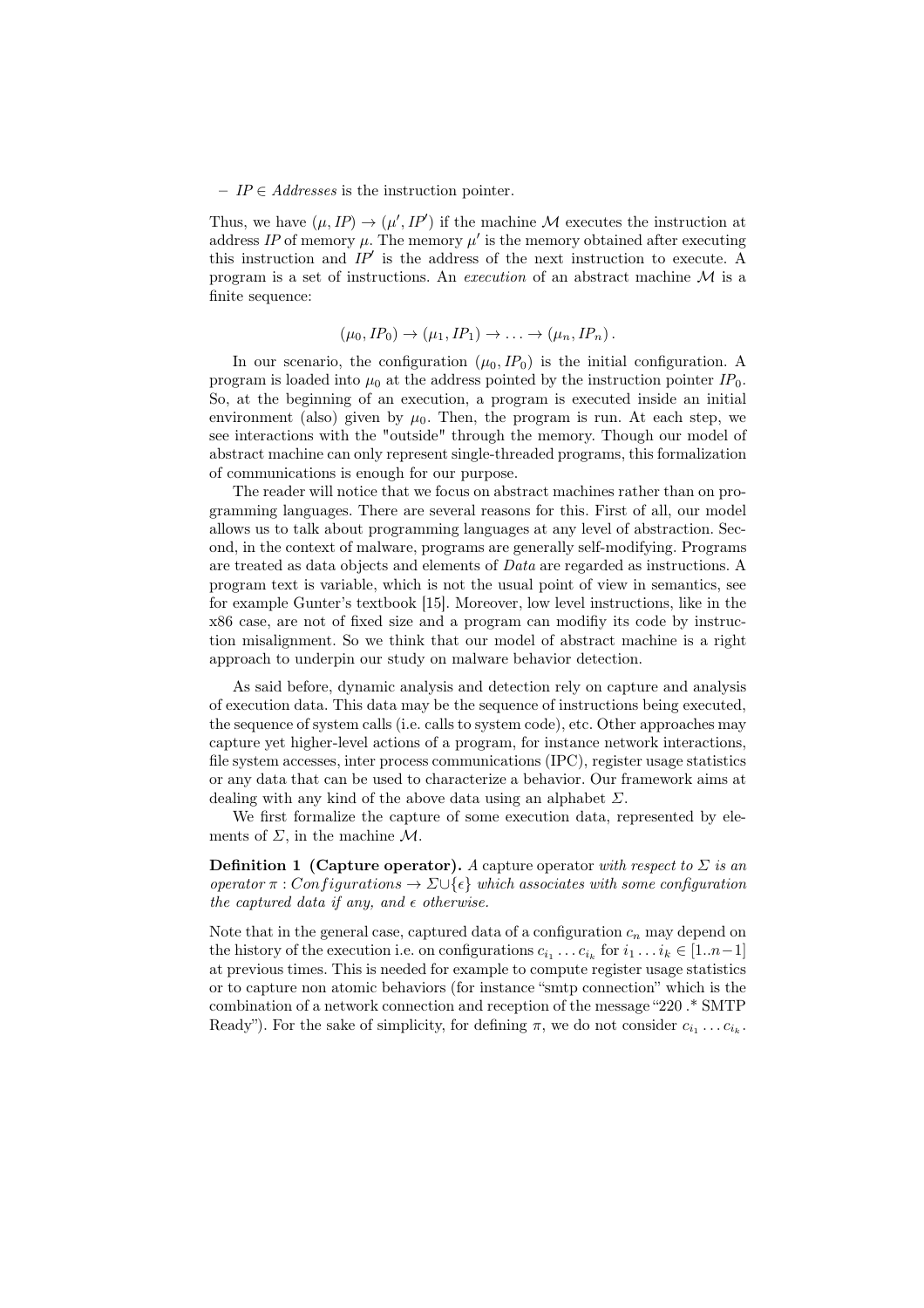From now on, in our examples, we consider more specifically the operator capturing library calls, including system calls.

**Definition 2** (Execution trace). Let M be a machine,  $e = c_1 \ldots c_n$  an execution of M and  $\pi$  a capture operator with respect to  $\Sigma$ . Then  $\pi(c_1) \dots \pi(c_n) \in \Sigma^*$ is the execution trace of the execution e of M with respect to  $\pi$ , denoted  $\pi(e)$ .

In the following, we will call trace language of a machine  $M$  with respect to the capture operator  $\pi$ , the set of execution traces of M with respect to  $\pi$ . We denote it by  $Trace_{\pi}(\mathcal{M})$ , or simply  $Trace_{\mathcal{M}}(\mathcal{M})$  when  $\pi$  is clear from the context. We can now formally define the notion of behavior we want to detect in a program, with respect to some capture operator.

**Definition 3 (Behavior pattern).** A regular behavior pattern  $\beta$  is a regular language on  $\Sigma$ . We call simple behavior pattern an element of  $\mathcal B$ .

A behavior pattern does not necessarily describe a malicious behavior in itself. It can describe an innocuous behavior  $-e.g.$  creating a process, opening a file, sending a mail – or a relevant behavior sequence, possibly modulo shuffling of independent actions. It can also represent a more specific behavior which is shared by different malicious codes.

Example 1. Throughout this paper, we consider the example of the Allaple worm, a polymorphic network worm. A simplified excerpt of the code of its variant Allaple.A is given in Appendix B. It contains three behavior patterns: the ping of a remote host, the opening of a Netbios connection and the scanning of local drives. An example of execution trace of this excerpt is the following sequence of library calls:

...GetLogicalDriveStrings.GetDriveType.FindFirstFile.FindFirstFile. FindNextFile...

This trace exhibits the behavior pattern which describes the scanning of local drives: GetLogicalDriveStrings.GetDriveType.FindFirstFile.

# 4 Trace Abstraction

Given some machine, recall that our goal is to abstract its execution traces, by replacing concrete behavior patterns by more abstract representations, expressing their functionality, in order to compare them to reference malicious behaviors.

In this section, we formally define the abstraction of a program trace with respect to behavior patterns. We start with a simple behavior pattern, then generalize abstraction to a regular behavior pattern and finally to a set of regular behavior patterns. We show that abstraction can be viewed as a string rewriting process where each behavior pattern is replaced by a new specific symbol.

#### 4.1 Abstracting with respect to a Simple Behavior Pattern

Let  $t \in \mathcal{B}$  be a simple behavior pattern for some  $\mathcal{B}$ . Let  $\mathcal{M}$  be a machine and  $u \in Trace_{\pi}(\mathcal{M})$  an execution trace of M for some  $\pi$ . Identifying occurrences of the pattern t in the trace u amounts to matching t to some subword of u.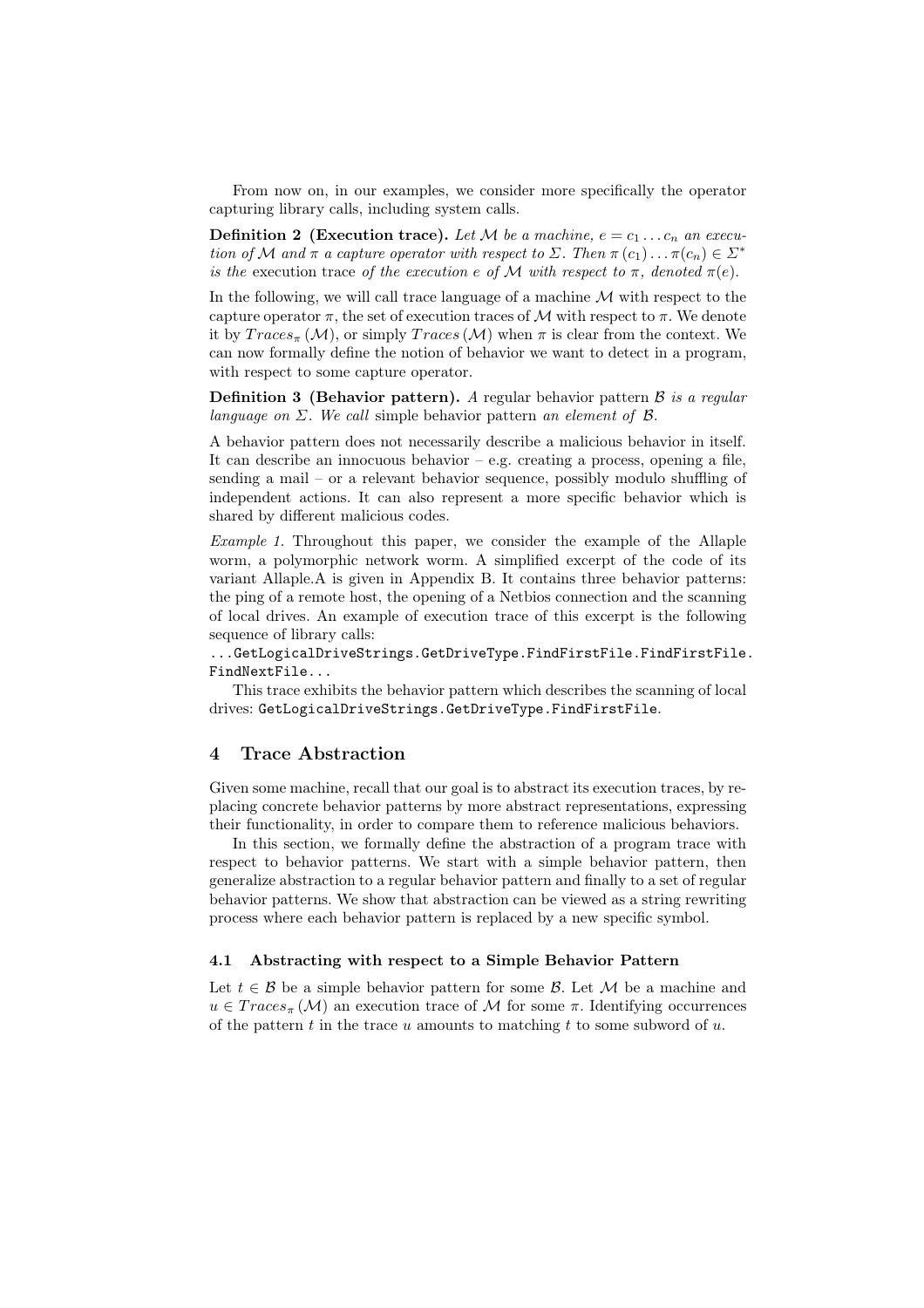Let  $\lambda \notin \Sigma$  be a new symbol denoting the abstraction of our pattern t. We define  $\Sigma' = \Sigma \cup \{\lambda\}$ . Trace abstraction of u with respect to pattern t of  $\Sigma^*$  is defined by rewriting u with the string rewriting system R on  $\Sigma^{\prime*}$ , where R is composed of a single rewrite rule:  $R = \{t \to \lambda\}.$ 

Let  $\rightarrow_t$  denote the rewriting relation induced by R, which rewrites substrings:

$$
\forall u, v \in \Sigma'^*, u \text{ rewrites into } v, \text{ which is written } u \to_t v \text{ iff}
$$

$$
\exists u' \in \Sigma'^*, \exists u'' \in \Sigma'^*, \begin{cases} u = u' \cdot t \cdot u'' \\ v = u' \cdot \lambda \cdot u''. \end{cases}
$$

A trace has been abstracted when every occurrence of the pattern  $t$  has been replaced by the abstract symbol  $\lambda$ . Thus abstraction of a trace is nothing but normalization of that trace with respect to the SRS  $R$ . Note that  $R$  is not confluent in general, so a trace may have several normal forms. Abstraction of a trace can be naturally generalized to a trace language.

Example 2. Returning to our excerpt of the Allaple worm, suppose we are interested in detecting the previously defined behavior of scanning local drives. Then  $t =$  GetLogicalDriveStrings.GetDriveType.FindFirstFile, and we define  $\lambda$  = SCAN DRIVES. The execution trace in Example 1 is thus abstracted into: ...SCAN\_DRIVES.FindFirstFile.FindNextFile...

Note that we consider normal forms instead of partially reduced ones. In other words, we require that every occurrence of a pattern that can be matched is eventually rewritten. This allows to ensure that the computation of the malicious behavior exhibited by a given malware is maximal. Also, this allows a more precise detection of behaviors of the type "A followed by B, without C in between": partially rewriting a trace *ach* into  $AcB$  would then lead to a positive detection, while the normal form  $ACB$  does not match the behavior.

#### 4.2 Abstracting with respect to a Regular Behavior Pattern

A behavior pattern can usually be achieved in different ways and malware writers may capitalize on this to perform functional polymorphism. For instance, creating a file may be processed using different sequences of instructions: detection will only be interested in the functionality expressed by these sequences, not in their implementation details. Thus, we now consider the case of a behavior pattern defined as a language, and more specifically as a regular language, as presented in Definition 3. Indeed, regular patterns allow to account for example for behaviors interleaved with other unrelated or irrelevant actions. For instance, file writes may often be interleaved with other interactions with the system, e.g. string manipulation functions.

Normalization now consists in rewriting a trace language with the rules transforming into  $\lambda$  any simple pattern of a behavior pattern  $\beta$ , where  $\beta$  is a regular language on  $\Sigma^*$ . Since  $\mathcal B$  may be infinite, we consider a regular SRS  $(\Sigma, V, S, \to)$ recognizing  $\mathcal B$  and we define relation  $\rightarrow_B$  on  $(\Sigma' \cup V)^*$  as the rewriting relation induced by  $\to \cup \{S \to \lambda\}$ . Using the reflexive transitive closure of  $\to_B$ , we define trace language abstraction with respect to a regular behavior pattern.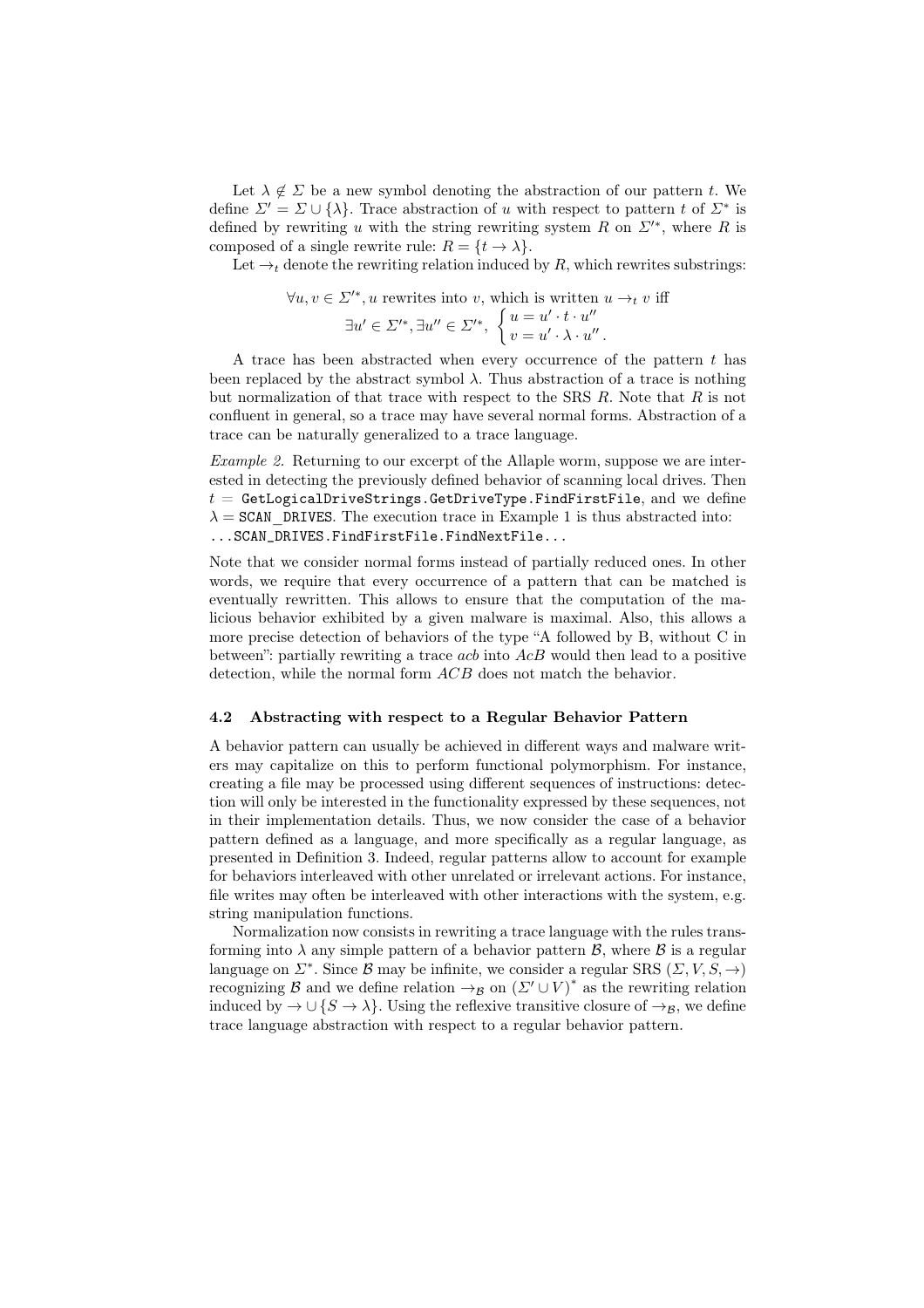**Definition 4** (Abstract trace language). Let B be a regular behavior pattern, and  $\rightarrow_B$  its associated rewriting relation. The abstract form of the trace language L with respect to B, denoted by  $L \downarrow_B$ , is defined by:

 $L \downarrow_{\mathcal{B}} = \{ v \in \Sigma'^* \mid \exists u \in L, u \to_{\mathcal{B}}^* v \text{ and } \exists w \in \Sigma'^*, v \to_{\mathcal{B}} w \}.$ 

The following theorem expresses that abstraction preserves regularity, which is a fundamental characteristic of our approach.

**Theorem 1.** Let  $\beta$  be a regular behavior pattern and L a trace language. If L is regular, then so is  $L \downarrow_B$ .

Proofs of all theorems of the paper are given in Appendix A.

Example 3. One could extend the previous pattern SCAN\_DRIVES to account for alternative library calls, e.g. calling FindFirstFileEx instead of FindFirstFile: SCAN\_DRIVES = GetLogicalDriveStrings.GetDriveType.(FindFirstFile +FindFirstFileEx). This corresponds to the following SRS:

> FindFirstFile  $\rightarrow$  A FindFirstFileEx  $\rightarrow$  A GetDriveType. $A \to B$  $GetLogicalDriveStrings.B \rightarrow SCAN$  DRIVES.

#### 4.3 Abstracting with respect to a Set of Regular Behavior Patterns

Finally, we generalize abstraction to a set of behavior patterns. Indeed, in practice, a suspicious behavior can be expressed as the combination of several behavior patterns  $\mathcal{B}_i$ , each of them abstracting into a distinct symbol  $\lambda_i$ .

Throughout this paper, we denote by  $\Gamma$  the set of symbols representing abstractions of our behavior patterns and we extend  $\Sigma'$  to  $\Sigma \cup \Gamma$ .

Let  $\mathcal{C} = {\mathcal{B}_i | \mathcal{B}_i \subseteq \Sigma^* }_{1 \leq i \leq n}$  be a finite set of regular behavior patterns respectively associated with distinct symbols  $\lambda_i \in \Gamma$ .

As a relation  $\rightarrow_{\mathcal{B}_i}$  is defined on  $(\Sigma' \cup V_i)^*$ , the relation  $\rightarrow_c = \bigcup$  $\bigcup_{1 \leq i \leq n} \rightarrow_{\mathcal{B}_i}$  is defined on  $(\Sigma' \cup \bigcup V_i)^*$ . We extend trace language normalization to a set of

 $1\leq i\leq n$ regular behavior patterns, and the trace language L is now normalized with  $\rightarrow_{\mathcal{C}}$ 

into the abstract trace language  $L \downarrow_{\mathcal{C}}$ . **Theorem 2.** Let  $C$  be a finite set of regular behavior patterns. If  $L$  is regular,

then so is  $L \downarrow_{\mathcal{C}}$ .

#### 4.4 Projecting the Abstract Trace Language on Γ

Once a trace language has been normalized with respect to some set of behavior patterns, details that have not been processed by the normalization have to be pruned. A completely abstracted trace language is indeed expected to be defined on Γ, in order to be compared afterwards to reference abstract behaviors. This pruning operation is performed by projecting the abstract trace language on Γ.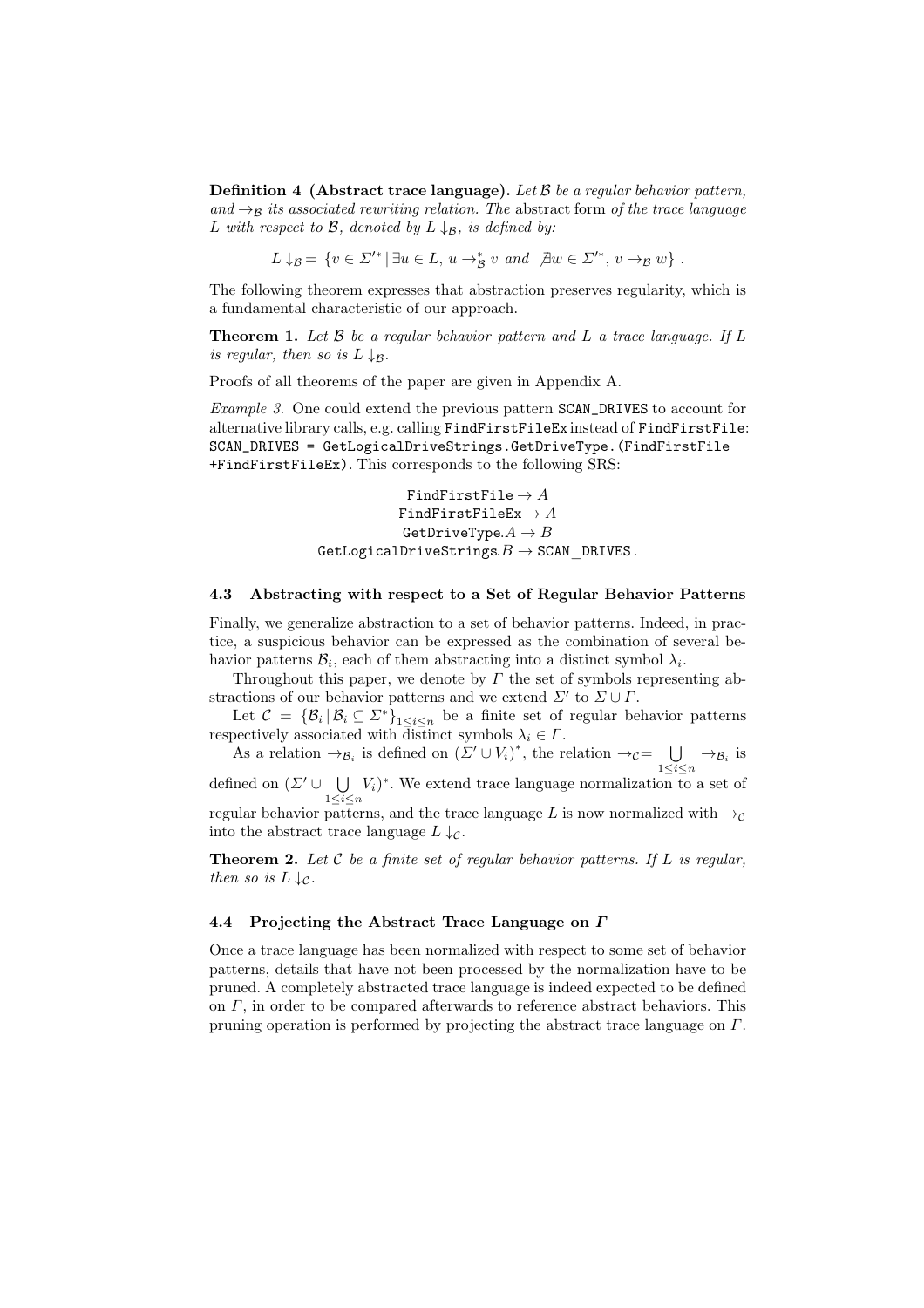**Definition 5** ( $\Gamma$ -abstract trace language). Let C be a set of regular behavior patterns. Let L be a trace language for some machine  ${\cal M}.$   $L = L \downarrow_c|_{\Gamma}$  is called the  $\Gamma$ -abstract trace language of  $\mathcal M$  with respect to  $\mathcal C$ .

Once the abstraction is complete, the simplified traces describe functionalityrelated actions and are consequently more robust and less complex. As they represent several different implementations of the same behavior, they allow to deal with functional polymorphism.

We can then compare the language of Γ-abstracted traces to the behavior of some known malware or to some generic malicious behavior defined on Γ.

Finally, the whole abstraction process could be repeated, as in Martignoni et al's layered architecture [19]. A first layer would look up behavior patterns defined in terms of raw analysis data. A second layer would look up behavior patterns defined in terms of patterns from the first layer, and so on. However, this case is encompassed in our formalism. It suffices to define behavior patterns from the final layer directly in terms of the raw analysis data, by composition of the regular SRSs defining patterns of the different layers. The resulting patterns thereby remain regular on  $\Sigma$ , so our formalism can still be applied.

# 5 Trace Abstraction Using Finite State Automata

When considering a single trace, the associated trace language is trivially represented by an automaton. But when this trace language describes the set of traces  $Trace(M)$  of some machine M, this set is in general undecidable or at least non-regular, so no automaton can precisely represent it. Nevertheless, one may build a regular approximation of this trace language, which is usually twofold:

- the trace language is over-approximated, when replacing for instance  $a^n \cdot b^n$ sequences (stemming from program loops for instance) by  $a^* \cdot b^*$  sequences or when coping with obfuscation or dynamic analysis shortcomings. The resulting automaton then contains spurious traces (false positives).
- Formally, if  $Traces(\mathcal{M})$  is over-approximated by L, then  $Traces(\mathcal{M}) \subseteq L$ . – the trace language is under-approximated, when some hidden code path is not discovered or when some uninteresting path is discarded. The resulting automaton then misses some traces (false negatives).
	- Formally, if  $Trace(S(M))$  is under-approximated by L, then  $L \subseteq Trace(S(M))$ .

Thus a trace automaton represents a regular approximation of the trace language of some machine and can be defined as an automaton recognizing a part of the traces of M.

**Definition 6 (Trace automaton).** Given a machine  $M$ , a trace automaton for M with respect to  $\Sigma$  is a finite-state automaton A on  $\Sigma$  such that:

 $\exists S \subseteq \Sigma^*, S \subseteq Traces(M) \wedge S \subseteq \mathcal{L}(A)$ .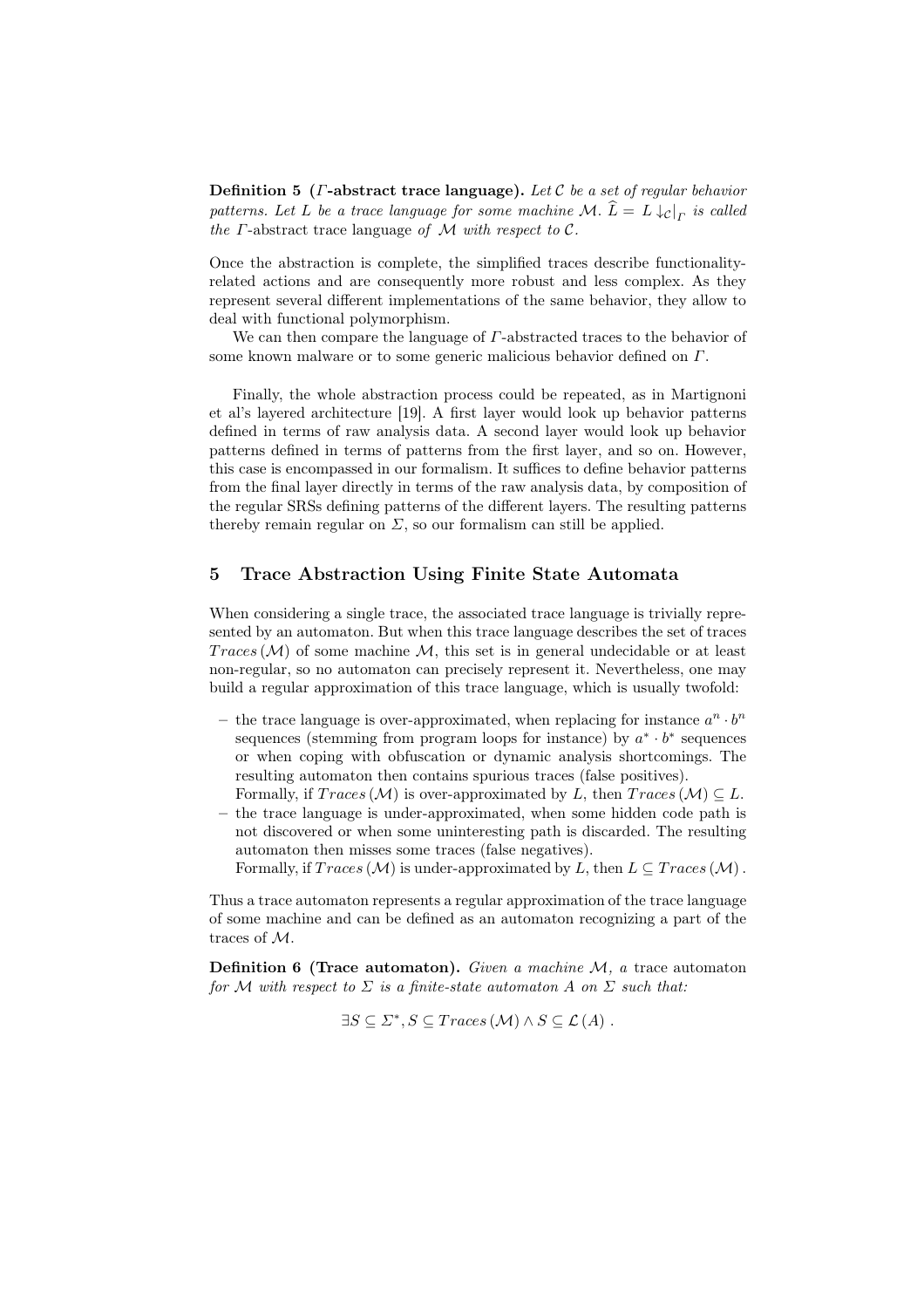In order to construct the trace automaton of a machine, one may either use a collection of captured traces or reconstruct the program machine code from its binary representation. In the first case, the automaton is built in such a way that the captured traces correspond to a path in the trace automaton. In the second case, the machine code of the program can be reconstructed using common techniques that combine static and dynamic analysis: it is then projected on the trace alphabet and the trace automaton is inferred from the code structure.

Example 4. Figure 1 shows a trace automaton for the Allaple.A excerpt representing the ping of a remote host and the scanning of local drives.



Fig. 1. Trace automaton for the Allaple.A excerpt

By Theorem 2, the abstraction problem for a regular trace language now amounts to computing an automaton recognizing the abstraction of this language. Construction of this automaton, which we call abstract trace automaton, is described in the proofs of the following theorems and uses a method proposed by Esparza et al. [13]. It consists in modifying the initial trace automaton by adding new transitions using the left hand sides of the rewriting rules and then intersecting it with an automaton recognizing the words in normal form with respect to our rewrite system.

Thus, the abstract trace automaton may be more complex than the initial one, as shown by the Allaple worm example. Abstraction of the trace automaton with respect to patterns  $SCAN_DRIVES$  and PING, where  $PING = IcmpSendEcho$ describes the ping of a remote host, gives the automaton of Figure 2.



Fig. 2. Abstract trace automaton for the Allaple.A excerpt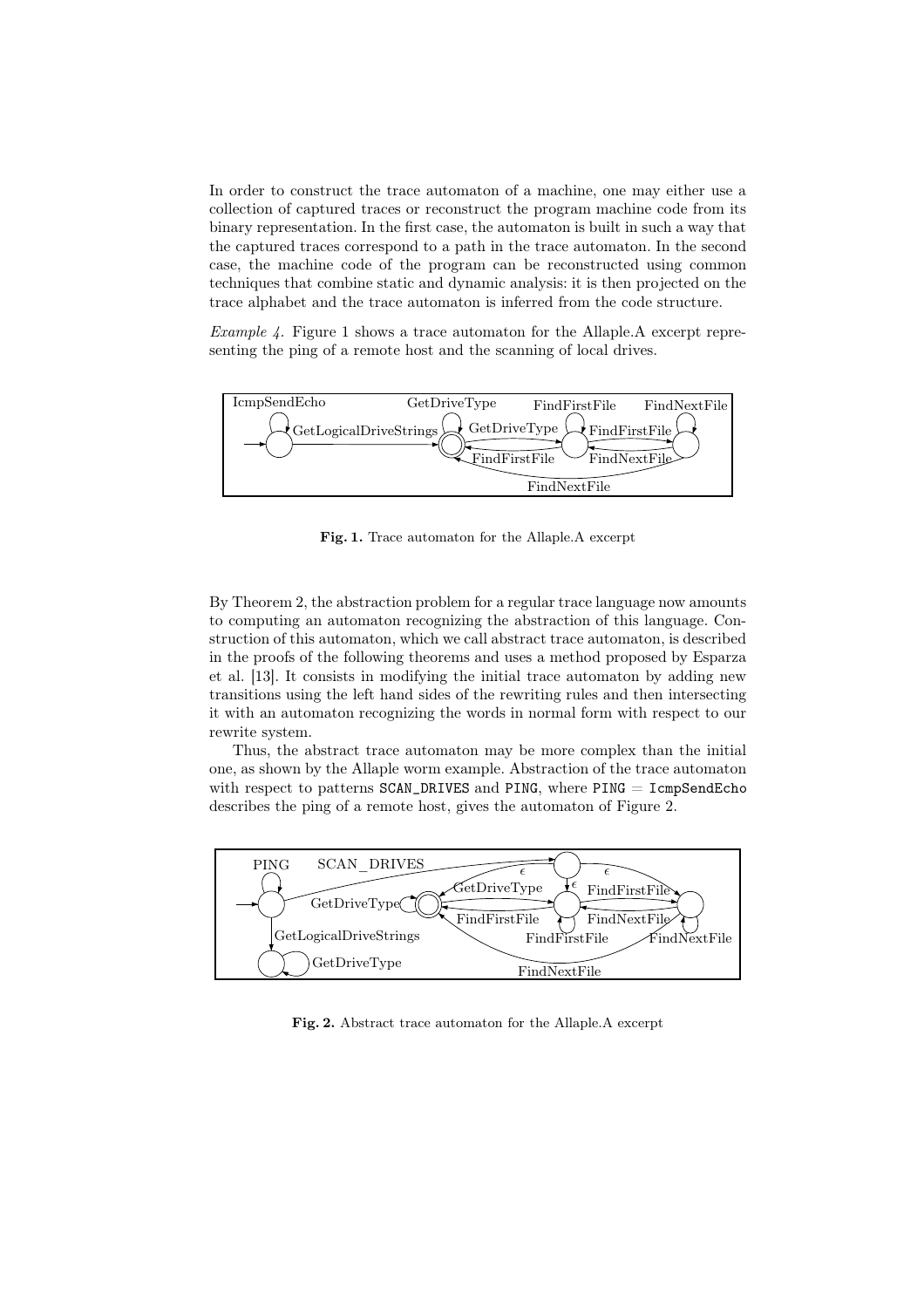**Theorem 3.** Let A be a trace automaton and  $\mathcal{C} = {\mathcal{B}_i}_{1 \leq i \leq n}$  a set of behavior patterns recognized by regular SRSs  ${R_{\mathcal{B}_i}}_{1 \leq i \leq n}$ . Let  $|C| = \sum_{i=1}^{n}$  $\sum_{1\leq i\leq n}|R_{\mathcal{B}_i}|.$ 

Then an automaton of size  $O(|A|)$  recognizing  $\mathcal{L}(A) \downarrow c|_F$  can be constructed in time  $O\left(|A|^3\cdot |\mathcal{C}|^2\right)$  and space  $O\left(|A|^2\cdot |\mathcal{C}|^2\right)$ .

The final abstraction of the Allaple.A excerpt, for  $\Gamma = \{PING, SCAN\_DRIVES\}$ , is depicted in Figure 3.



Fig. 3. Γ-abstract automaton for the Allaple.A excerpt

# 6 Application to Malware Detection

Using the abstraction framework defined in Section 4, malware detection now consists in computing the abstract trace language of some machine and comparing it to a database of malicious behaviors defined on  $\Gamma$ . These malicious behaviors either describe generic behaviors, e.g. sending spam or logging keystrokes, or behaviors of specific malware. According to our abstraction formalism, malicious behaviors are sets of particular combinations of behavior patterns abstractions.

**Definition 7.** A malicious behavior on  $\Gamma$ , or signature, is a language on  $\Gamma$ .

More specifically, a malicious behavior describes combinations of patterns, possibly interleaved with additional patterns which are irrelevant in these combinations. For instance, we define the signature for the Allaple worm as the following regular language, which explicitly allows interleaving of patterns that do not match the upcoming pattern:

> $\texttt{LOCAL\_COM\_SERVER} \cdot ( \varGamma \setminus \{\texttt{PING}\})^* \cdot \texttt{PING} \cdot$  $(T \setminus {\{\texttt{NETBIOS}\_\texttt{COMNETION}\}})^*$  · NETBIOS CONNECTION.

The automaton representing the signature of Allaple is given in Figure 4. Note that the SCAN\_DRIVES pattern, which is present in the  $\Gamma$ -abstract trace automaton of the Allaple.A excerpt, does not appear here because the signature describes a common discriminating behavior exhibited by all samples of Allaple.

**Definition 8.** Let  $L_m$  be a malicious behavior on  $\Gamma$ . A machine M, with a *Γ*-abstract trace language  $\tilde{L}$ , exhibits the malicious behavior  $L_m$  iff there exists  $v \in L_m$  and  $u \in \hat{L}$  such that  $u = u_1vu_2$ , where  $u_1, u_2 \in \Gamma^*$ .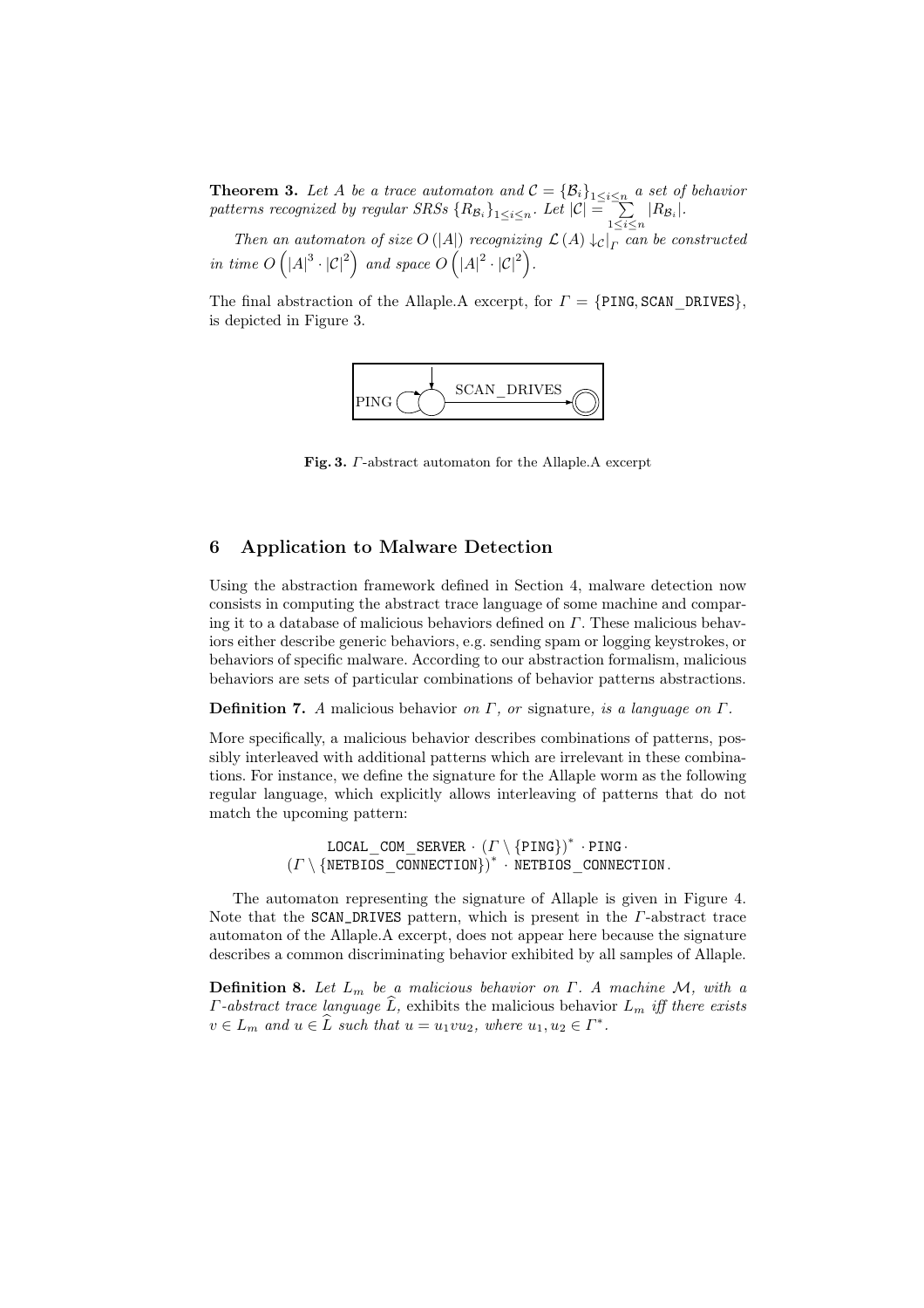

Fig. 4. Allaple signature

Thus, M exhibits the behavior  $L_m$  if some subword of an abstract trace of  $\widehat{L}$  is in  $L_m$ . Our *malicious database* is then a set  $D$  of malicious behaviors. A machine M is malicious with respect to D if it exhibits some malicious behavior of D.

 $\overline{L}$  can be constructed either from a single captured trace or from a whole trace language. In the first case, the detection process is lighter. In the second case, we get a better description of the program behavior, so detection is more reliable.

When  $\widehat{L}$  is represented by an automaton A and  $L_m$  by an automaton  $A_m$ , M exhibits the behavior  $L_m$  when the following holds. Let  $A'_m$  be the automaton recognizing the set of words containing a subword in  $L_m: A'_m$  is constructed from  $A_m$  by adding loops labelled by symbols of  $\Gamma$  on the initial state and the final states of  $A_m$ . Then M exhibits the behavior  $L_m$  iff  $\mathcal{L}(A) \cap \mathcal{L}(A'_m) \neq \emptyset$ .

The malicious database is then represented by an automaton  $A_{\mathcal{D}}$  which is the union of the automata  $A_m$  representing the signatures and may be minimized.

**Theorem 4.** Let  $D$  be a set of regular malicious behaviors on  $\Gamma$ , recognized by an automaton  $A_{\mathcal{D}}$ . Let M be a machine, with a  $\Gamma$ -abstract trace language recognized by an automaton A. Then deciding whether  $M$  is malicious with respect to  $D$ takes time:  $O(|A_{\mathcal{D}}|^2 \cdot |A|^2)$ .

Note that runtime detection could be efficiently implemented from these results, since all constructions (Γ-abstraction, automata intersection) are incremental.

Now, infection could be defined more intuitively and more generally in the following way: behavior patterns, instead of representing building blocks of a malicious behavior, could directly represent a malicious behavior, which would then be defined on  $\Sigma$ .

**Definition 9.** Let  $C$  be a set of behavior patterns. Let  $M$  be a machine, with a *trace language L.* M is malicious if  $L \downarrow c|_{\Gamma} \neq \{\epsilon\}.$ 

With the above detection model, we lose the expressive power of abstraction and the robustness of our detection model. But on the other hand, detection is performed by the sole process of normalization.

## 7 Implementation and Experiments

We implemented the presented techniques in a tool which is able to capture execution traces of a given program, to build its trace automaton, to abstract it with respect to a set of predefined behavior patterns and to compare it to a malware database.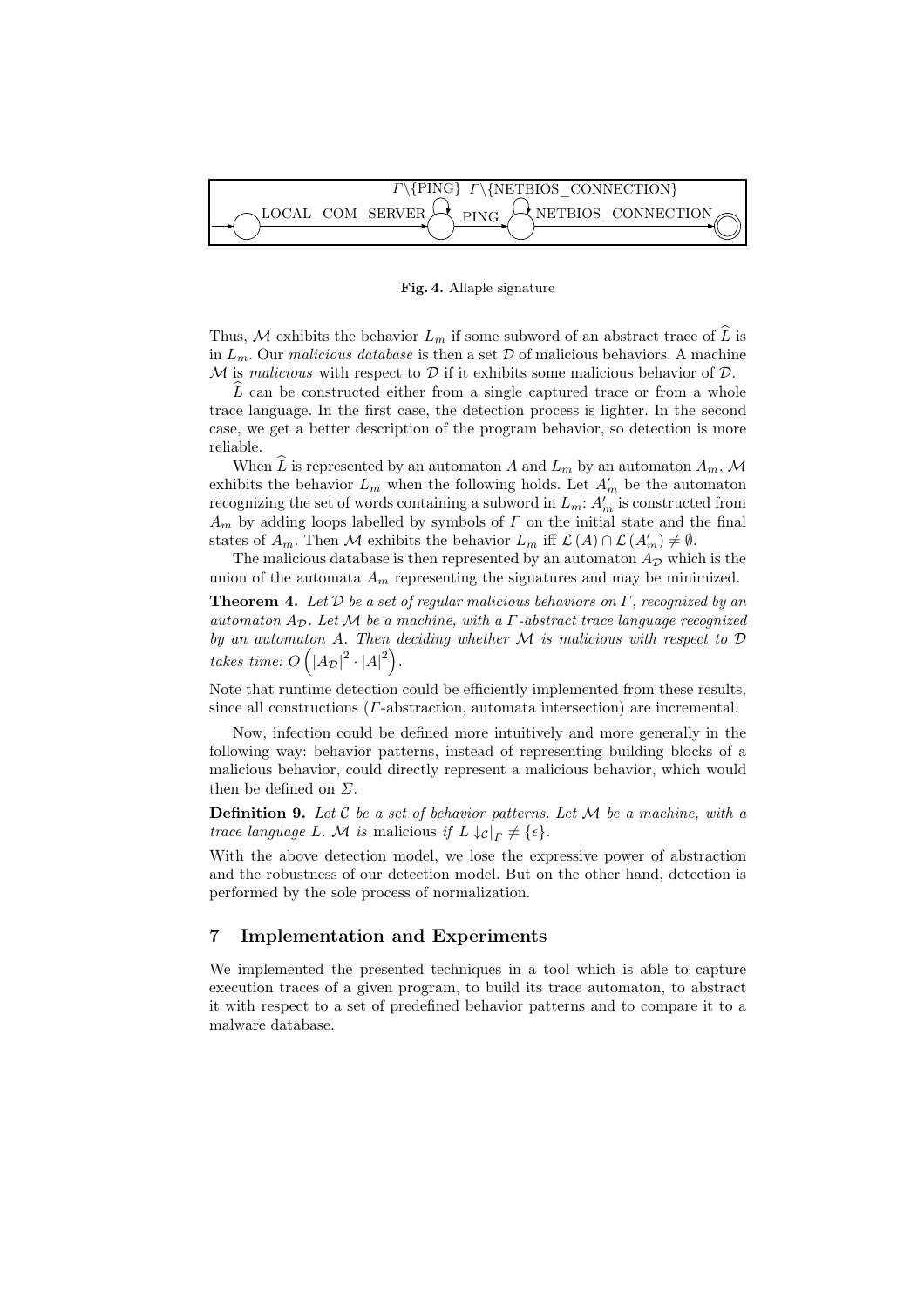Setting up the detection environment In order to avoid static analysis shortcomings and to ignore unreachable code, we use dynamic analysis to construct a trace automaton for some program loaded into a machine. The program is instrumented using Pin [3], which allows us to collect library calls along with their arguments while the program is running. Other instrumentation tools, like Dynamorio [1], could have been utilized with similar results. Instrumentation allows us to perform low-level analysis of the execution and to have a tight control over the program. In particular, our instrumentation tool handles threads, child processes and hooks, and features a simple data flow analyzer which relates call arguments to previously used data. In order to reduce the size of captured traces and to capture the behavior of a program at a source code level, we only collect library calls directly made from the program code, ignoring calls originating from libraries themselves.

When an execution trace is captured, we construct a trace automaton by associating a state with each different instruction pointer responsible for making a library call. Threads are handled by associating a state with a set of instruction pointers. Additional execution traces can be used to complete the trace automaton. Automata are manipulated with the OpenFST library [2].

Behavior patterns are defined after observing malicious execution traces and extracting basic sequences likely to be part of a malicious behavior. These patterns often define usual interactions of the program with the system or the network. Once extracted, a sequence either defines a new behavior pattern or extends an existing pattern.

The malware database is a collection of malicious behaviors, which is built from a set of generic signatures along with signatures of known malware, constructed using their Γ-abstract trace automata. The resulting database automaton is minimized in order to speed up detection.

Experiments To test our detection method, samples of malicious programs were collected using a honeypot<sup>1</sup> and identified using Kaspersky Antivirus.

We defined 40 behavior patterns, extended to allow data constraints expressing properties about the arguments of the calls. These constraints are compatible with our formalism and amount to modify the trace automaton by adding transitions denoting the verification of a constraint (See Appendix C.1). Examples of such patterns include writing to system files, persisting oneself in the Windows registry or browsing drives and files (see Appendix C.2).

Three experimentation scenarios were defined. In a first setting, we define signatures for given malware families, by analysis and  $\Gamma$ -abstraction of a few samples. Samples from different variants of each family are then compared to the signatures: several of these variants are new, i.e. they were not considered when defining the signatures. This allows us to test the applicability of our approach and its robustness against mutation. In a second setting, a more general signature is defined for a common malicious behavior encountered in different malware families. Several malicious samples are then tested, in order to find out

<sup>&</sup>lt;sup>1</sup> The honeypot of the Loria's High Security Lab:  $http://lhs.loria.fr.$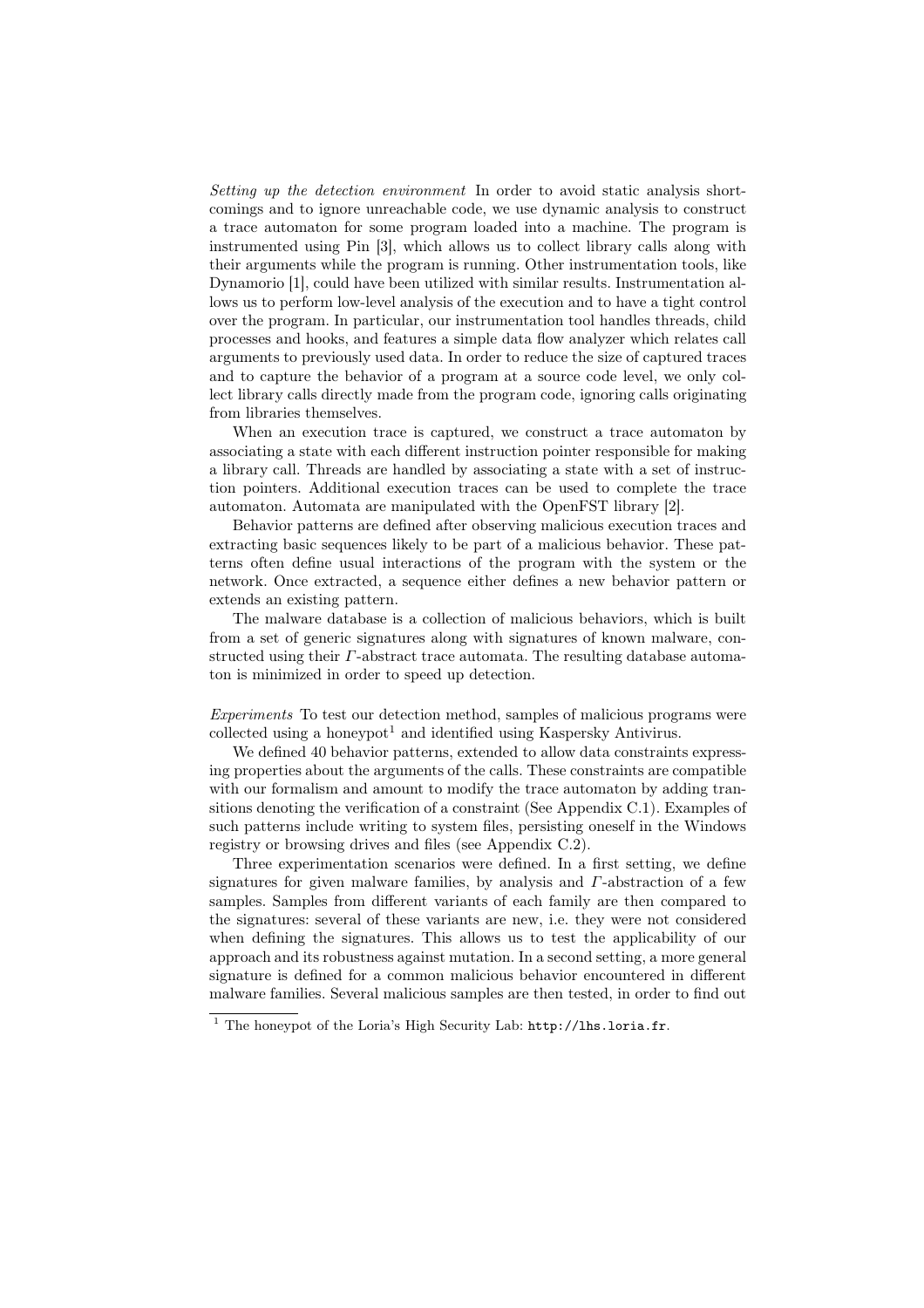which samples exhibit this behavior. This allows us to test the expressive power of behavior abstraction. In a third setting, sane applications are tested, to ensure that the rate of false positives is low.

We tested the above settings on known malware families, among which Allaple, Virut, Agent, Rbot, Afcore and Mimail. In particular, our honeypot shows that Allaple, Virut and Agent are currently among the most active worms, which makes their analysis particularly relevant. Most samples were successfully matched to the defined signatures, while failures stemmed from technical shortcomings of our implementation or of dynamic analysis. Experiments results of the previous scenarii are given in Appendix C, along with a complete abstraction example for the Agent.ah worm.

### 8 Conclusion and Future Work

In this paper, we have presented a new malware detection approach using abstract representations of malicious behaviors to identify malicious programs. Programs to analyze, represented as trace languages, are abstracted by rewriting with respect to elementary behavior patterns, defined as regular string rewriting systems. Abstractions are then compared to a database of abstract malicious behaviors, wich describe combinations of the former patterns.

Abstraction is the key notion of our approach. Providing an abstracted form of program behaviors and signatures allows us to be independent of the program implementation, to handle similar behaviors in a generic way and thus to be robust with respect to existing and future variants. The strength of our technique lies also in the fact that abstract malicious behaviors are combinations of elementary patterns: this allows us to efficiently summarize and compact the possible combinations likely to compose suspicious behaviors. Moreover, malicious behaviors are easy to update since they are expressed in terms of basic blocks. Behavior patterns themselves, as they describe basic functionalities, are easier to update than if they had described more complex ones.

Behavior abstraction may also prove useful in similarity analysis of malicious programs. Like for detection, the use of abstract representations of programs makes the analysis resilient to functional polymorphism and to minor changes.

We plan to extend our approach in several directions. The first one is concerned with data flow analysis. The behavior patterns we define are unable to express that the actions they match are actually related. Data flow information would allow to address this question. While this issue is not very relevant when matching local behaviors (eg. writing data to a file), it becomes more important when specifying wider behaviors which spread over large execution sequences. Work is in progress to handle data flow by using model checking with temporal logic formulae with parameters.

The second extension is concerned with interleaved behavior pattens. When two behavior patterns are interleaved in an execution trace, our approach can only match one pattern out of the two since, while rewriting the first one, the second will be consumed. Although interleaving does not occur very often in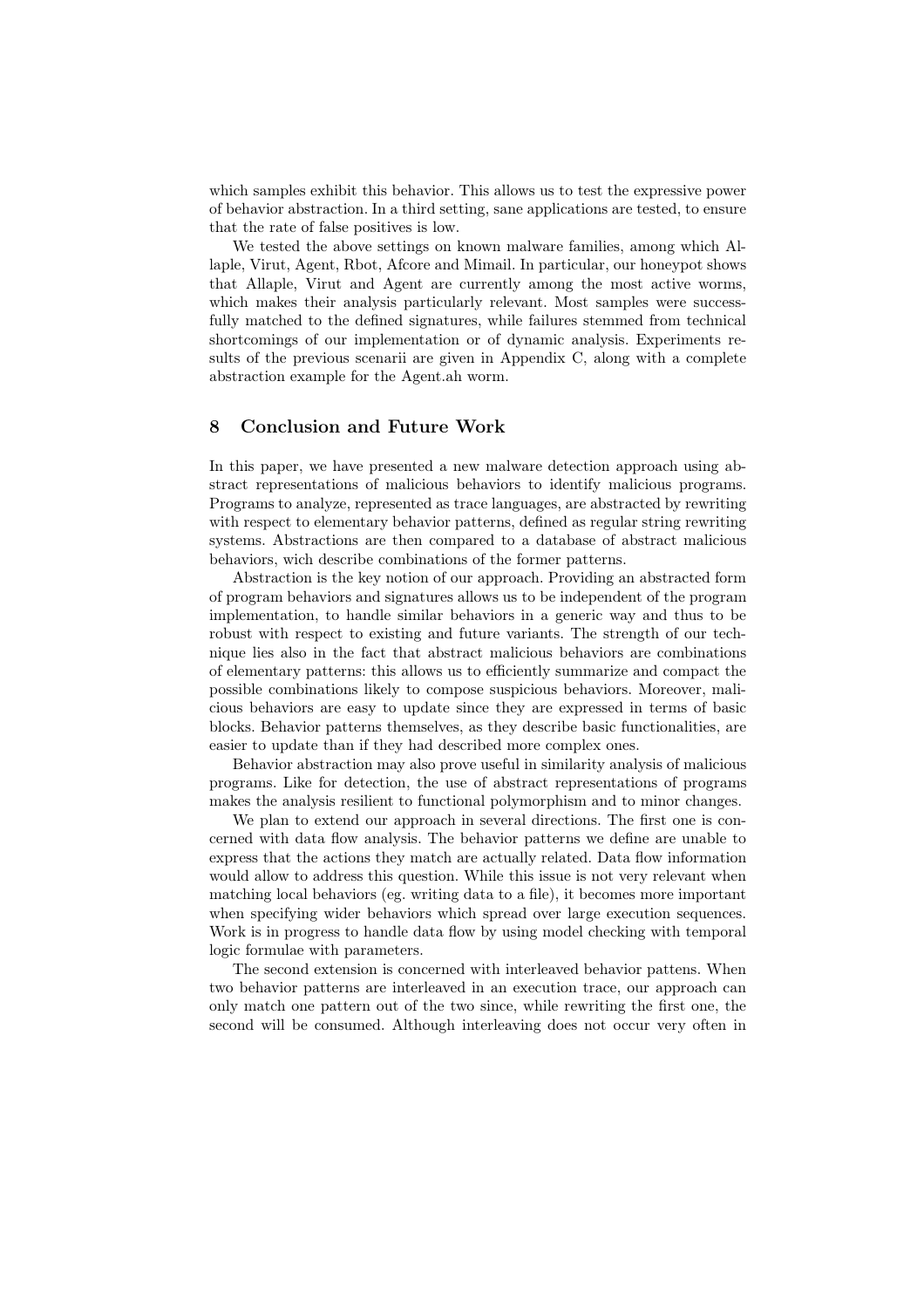practice since common behavior patterns are small and not very prone to interleaving, we intend to propose non-consuming approaches to pattern abstraction.

Also, we would like to improve the construction of a trace automaton approximating a trace language. When it is built from execution traces, meaningless paths are created by interference between relevant paths. This increases the matching possibilities between the abstract trace automaton and the malicious signatures, which impacts the precision of the detection. A solution would be to duplicate function calls in the automaton when appropriate.

Lastly, captured traces do not give an exhaustive view of all possible executions and some interesting behaviors may only be observed when some conditions are met. We could use existing tools identifying these conditions. Sage [14] and BitScope [8] use symbolic execution to systematically discover new execution paths. Moser et al. [20] also address this problem in the malware context by monitoring how certain inputs impact the control flow and by instrumenting these inputs to drive the execution.

#### References

- 1. DynamoRIO. http://dynamorio.org.
- 2. OpenFST. http://www.openfst.org/.
- 3. Pin. http://www.pintool.org.
- 4. Martin Apel, Christian Bockermann, and Michael Meier. Measuring similarity of malware behavior. In IEEE Conference on Local Computer Networks, pages 891–898. IEEE, October 2009.
- 5. J. Bergeron, M. Debbabi, J. Desharnais, MM. Erhioui, Y. Lavoie, and N. Tawbi. Static detection of malicious code in executable programs. In Symposium on Requirements Engineering for Information Security, 2001.
- 6. Guillaume Bonfante, Matthieu Kaczmarek, and Jean-Yves Marion. Architecture of a morphological malware detector. Journal in Computer Virology, 2008.
- 7. Ronald V. Book and Friedrich Otto. String-rewriting systems. Springer-Verlag, London, UK, 1993.
- 8. David Brumley, Cody Hartwig, Zhenkai Liang, James Newsome, Dawn Song, and Heng Yin. Automatically identifying trigger-based behavior in malware. Botnet Detection, 36:65–88, 2008.
- 9. Danilo Bruschi, Lorenzo Martignoni, and Mattia Monga. Detecting self-mutating malware using control-flow graph matching. In Conference on Detection of Intrusions and Malware & Vulnerability Assessment, volume 4064 of Lecture Notes in Computer Science, pages 129–143. Springer, 2006.
- 10. Mihai Christodorescu, Somesh Jha, Sanjit A. Seshia, Dawn Song, and Randal E. Bryant. Semantics-aware malware detection. In IEEE Symposium on Security and Privacy, pages 32–46. IEEE Computer Society, 2005.
- 11. Fred Cohen. Computer viruses: Theory and experiments. Computers and Security, 6(1):22–35, 1987.
- 12. Thomas Dullien and Rolf Rolles. Graph-based comparison of executable objects. In Symposium sur la Sécurité des Technologies de l'Information et des Télécommunications, 2005.
- 13. Javier Esparza, Peter Rossmanith, and Stefan Schwoon. A uniform framework for problems on context-free grammars. Bulletin of the EATCS, 72:169–177, 2000.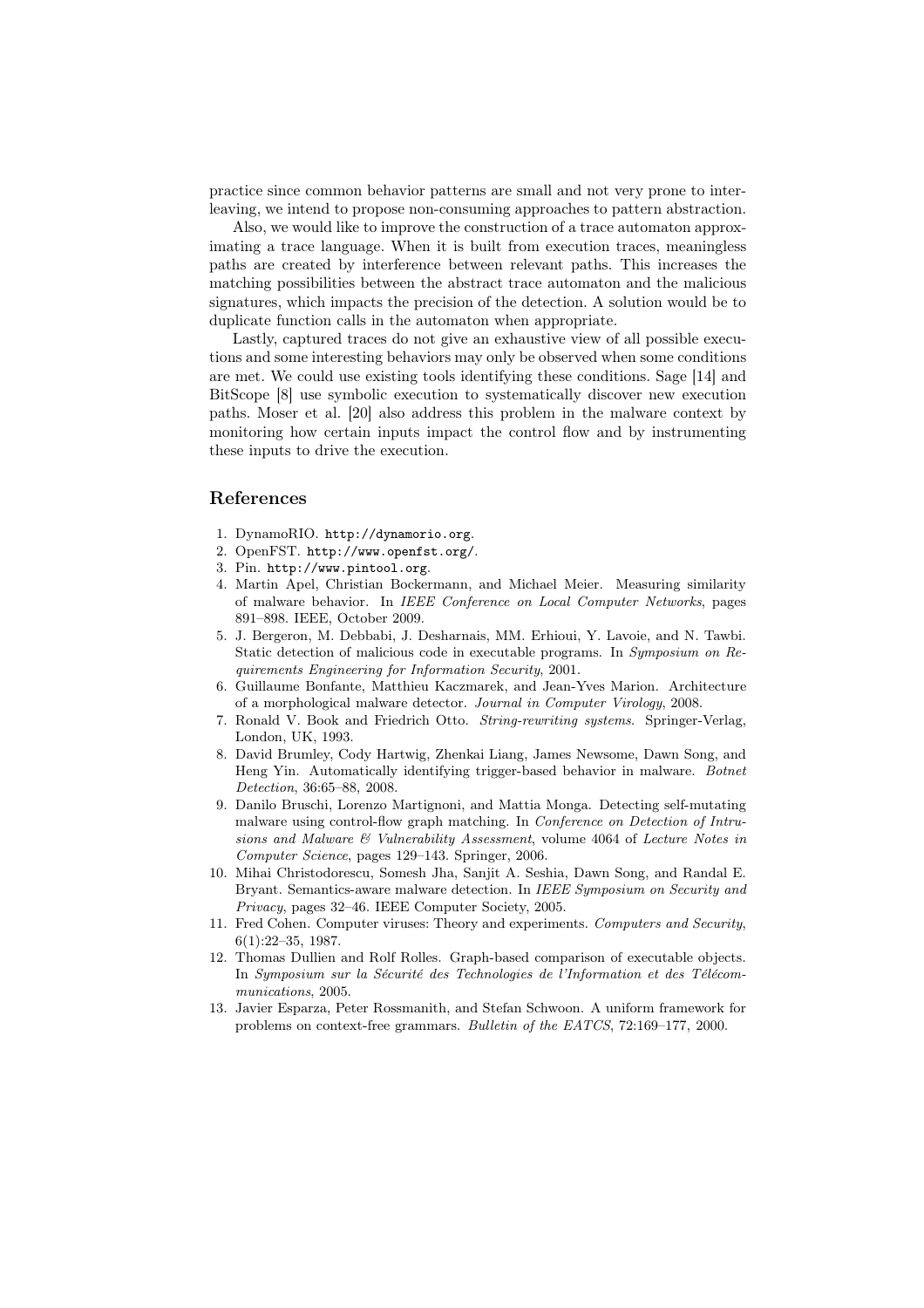- 14. Patrice Godefroid, Michael Y. Levin, and David Molnar. Automated whitebox fuzz testing. In Network Distributed Security Symposium. Internet Society, 2008.
- 15. Carl A. Gunter. Semantics of Programming Languages: Structures and Techniques. MIT Press, 1992.
- 16. Grégoire Jacob, Hervé Debar, and Eric Filiol. Malware behavioral detection by attribute-automata using abstraction from platform and language. In International Symposium on Recent Advances in Intrusion Detection, volume 5758 of Lecture Notes in Computer Science, pages 81–100. Springer, 2009.
- 17. Johannes Kinder, Stefan Katzenbeisser, Christian Schallhart, and Helmut Veith. Detecting malicious code by model checking. In Conference on Detection of Intrusions and Malware & Vulnerability Assessment, volume 3548 of Lecture Notes in Computer Science, pages 174–187. Springer, 2005.
- 18. Baudouin Le Charlier, Abdelaziz Mounji, and Morton Swimmer. Dynamic detection and classification of computer viruses using general behaviour patterns. In International Virus Bulletin Conference, pages 1–22, 1995.
- 19. Lorenzo Martignoni, Elizabeth Stinson, Matt Fredrikson, Somesh Jha, and John C. Mitchell. A layered architecture for detecting malicious behaviors. In International symposium on Recent Advances in Intrusion Detection, volume 5230 of Lecture Notes in Computer Science, pages 78–97. Springer, 2008.
- 20. Andreas Moser, Christopher Kruegel, and Engin Kirda. Exploring multiple execution paths for malware analysis. In IEEE Symposium on Security and Privacy, pages 231–245. IEEE Computer Society, 2007.
- 21. R. Sekar, M. Bendre, D. Dhurjati, and P. Bollineni. A fast automaton-based method for detecting anomalous program behaviors. In IEEE Symposium on Security and Privacy, pages 144–155. IEEE Computer Society, 2001.
- 22. Prabhat K. Singh and Arun Lakhotia. Static verification of worm and virus behavior in binary executables using model checking. In Information Assurance Workshop, pages 298–300. IEEE Press, 2003.
- 23. Ferucio Laurentiu Tiplea and Erkki Mäkinen. On the complexity of a problem on monadic string rewriting systems. Journal of Automata, Languages and Combinatorics, 7(4):599–609, 2002.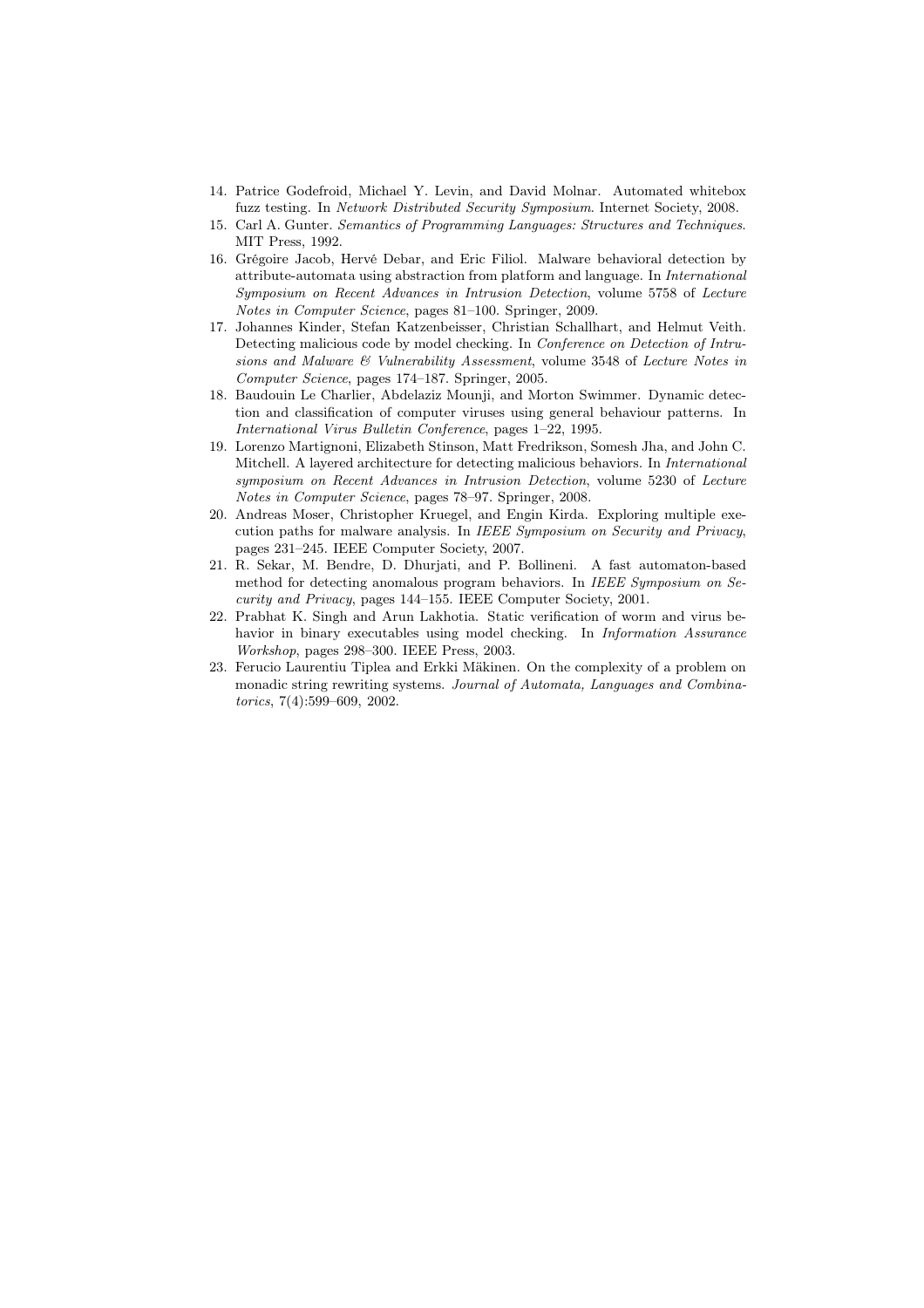## A Proofs

Theorems 1 and 2 follow from Theorems 5 and 3.

**Theorem 5.** Let A be a trace automaton and  $\beta$  be a regular behavior pattern recognized by a regular SRS R<sub>B</sub>. Then an automaton of size  $O(|A|)$  recognizing  $\mathcal{L}(A) \downarrow_{\mathcal{B}}$  can be constructed in time  $O\left(|A|^3 \cdot |R_{\mathcal{B}}|^2\right)$  and space  $O\left(|A|^2 \cdot |R_{\mathcal{B}}|^2\right)$ .

*Proof.* Let  $R_B = (\Sigma, V, \rightarrow, S)$ , and define  $\Sigma' = \Sigma \cup {\lambda}$ . Suppose that L is a regular language. We denote by  $post^*(L)$  the set of successors of elements of L by  $\rightarrow_B$ :

$$
post^*(L) = \{ u \in (\Sigma' \cup V)^* | \exists v \in L, v \to_B^* u \}.
$$

Regularity of  $post*(L)$  when L is regular was proved by Book and Otto in [7]: methods for the construction of an automaton recognizing  $post^*(L)$  are proposed in [13,23].

Now,  $L \downarrow_B$  is the set of words of  $post^*(L)$  which are in normal form. Let  $\mathit{llhs}(\rightarrow)$  be the set of left members of the rules of  $\rightarrow$ . Then, a word  $u \in (\Sigma' \cup V)^*$ is in normal form if no subword of u matches a word of  $\text{ }u\text{ s} \rightarrow$ , i.e.:  $u \notin$  $(\Sigma' \cup V)^*$  .lhs  $(\rightarrow)$  .  $(\Sigma' \cup V)^*$ .

Thus, in the case where  $L = \mathcal{L}(A)$ , we get:

$$
\mathcal{L}(A) \downarrow_{\mathcal{B}} = post^* (\mathcal{L}(A)) \cap (\overline{\Sigma' \cup V})^* \cdot lhs (\rightarrow) .(\overline{\Sigma' \cup V})^*.
$$

Esparza et al. proposed in  $[13]$  a method constructing an automaton  $A'$  recognizing  $post^* (\mathcal{L}(A))$  in time  $O(|R_B|^2 \cdot |A|^3)$  and space  $O(|R_B|^2 \cdot |A|^2)$ . A has the same number of states as A, but is defined on  $\Sigma' \cup V$ .

On another hand, one may build an automaton recognizing the set  $(\Sigma' \cup V)^*$  *lhs*  $(\rightarrow)$ .  $(\Sigma' \cup V)^*$  in the following way.

First we need to construct a deterministic automaton recognizing  $\text{ln}s \rightarrow$ . Rules of  $\rightarrow$  have the form  $a \rightarrow B$ ,  $aA \rightarrow B$  or  $S \rightarrow \lambda$ , with  $a \in \Sigma$ ,  $A \in V$ ,  $B \in V$ . Therefore we partition  $\text{ln }s(\rightarrow)$  as  $\{S\} \cup \bigcup a_iV_i$ , with  $a_i \in \Sigma$ ,  $V_i \subseteq V \cup \{\epsilon\}$ ,  $1\leq i\leq n$ the  $a_i$  being mutually distinct. Start with an automaton containing an initial state *i*, a final state f and the transition  $i \rightarrow s$  f. For each partition  $a_i V_i$ , add a new state  $s_i$  and transitions  $i \to s_i$  and  $s_i \to f$ , with  $A \in V_i$  and  $A \neq \epsilon$ . If  $\epsilon \in V_i$ , then define  $s_i$  as a final state. There are at most  $|\Sigma|$  partitions (one for each  $a_i$ ) so the constructed automaton has  $O(1)$  states and  $O(|V|)$  transitions, which takes space  $O(|V|)$ . Furthermore, there are  $O(|V|^2)$  rules of  $\rightarrow$  and each

rule must be read in order to partition  $\ln s(\rightarrow)$ , so this takes time  $O(|V|^2)$ .

From this automaton, we build a complete, deterministic automaton recognizing  $(\Sigma' \cup V)^*$ .lhs  $(\rightarrow)$ .  $(\Sigma' \cup V)^*$ . For each non final state  $s_i$  coming from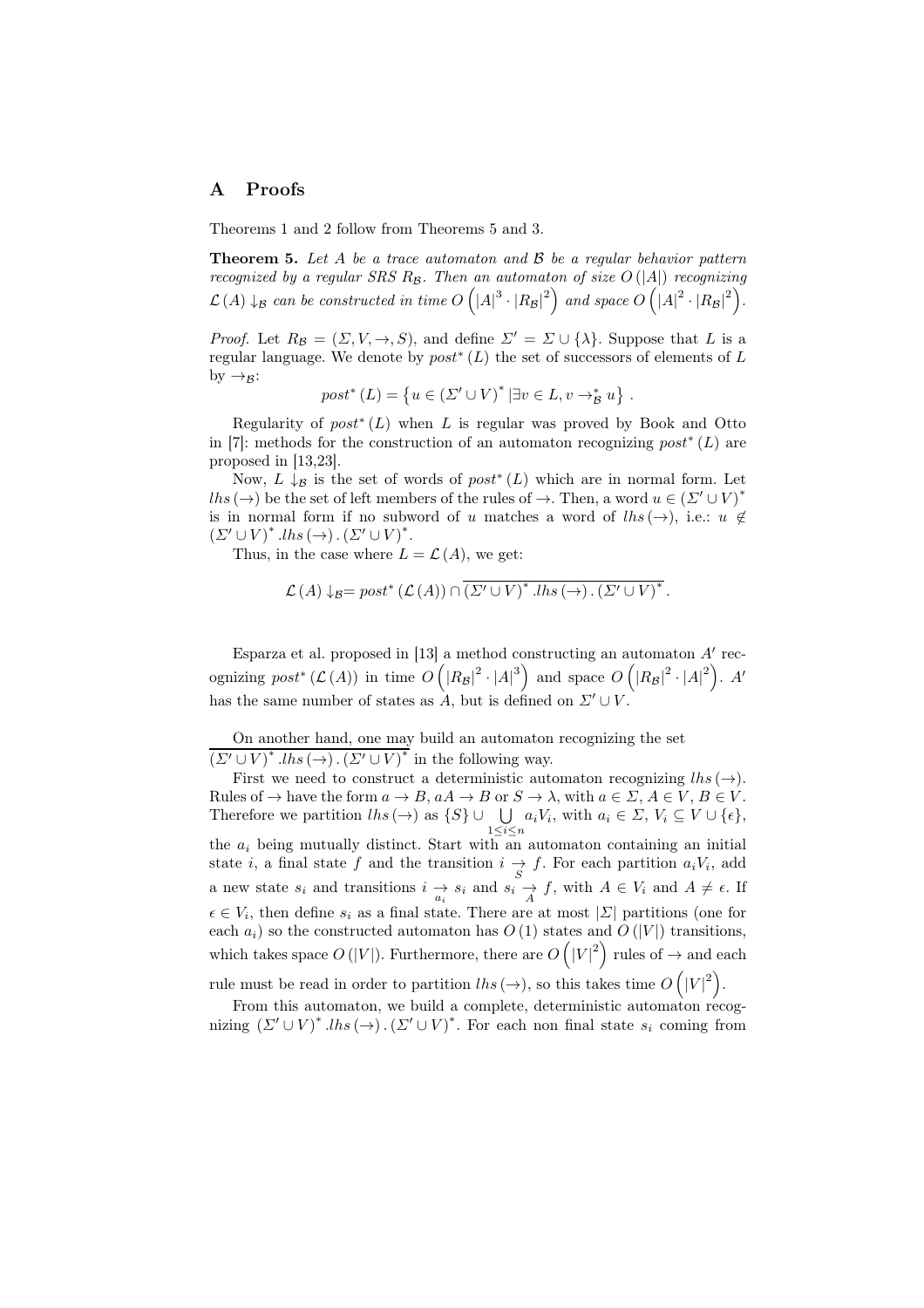the partition  $a_iV_i$ , add transitions  $s_i \to i$ , for each  $a \in (\Sigma' \cup V) \setminus V_i$ . Finally, add a  $\Sigma' \cup V$  loop on each final state. For each state, at most  $|\Sigma' \cup V|$  transitions are added, so this step takes time  $O(|V|)$  and space  $O(|V|)$ . The resulting automaton still has  $O(1)$  states. Finally, by inverting the set of final states, we get its complement with the same number of states and transitions, in constant time and  $O(|V|)$  space.

This whole procedure therefore constructs in time  $O(|V|^2)$  and space  $O(|V|)$ an automaton  $A''$  with  $O(1)$  states, which recognizes  $\overline{(Z' \cup V)}^*$ .  $\overline{lhs(\rightarrow)}$ .  $(\overline{Z' \cup V})^*$ .

Finally, computing the intersection on alphabet  $\Sigma' \cup V$  of two automata with respectively s and s' states takes time  $O(s^2 \cdot s'^2 \cdot |V|^2)$  and space  $O(s^2 \cdot s'^2 \cdot |V|)$ and yields an automaton with  $s \cdot s'$  states.

Hence, with  $s = |A'| = |A|$  and  $s' = |A''| = O(1)$ , the intersection of A' and  $A''$  takes time  $O(|A|^2 \cdot |V|^2)$  and space  $O(|A|^2 \cdot |V|)$  and yields an automaton with  $O(|A|)$  states.

Adding this all up, since we have  $|V| = |R_{\mathcal{B}}|$ , we get the following overall time complexity:

$$
O\left(|R_{\mathcal{B}}|^2 \cdot |A|^3\right) + O\left(|R_{\mathcal{B}}|^2\right) + O\left(|A|^2 \cdot |R_{\mathcal{B}}|^2\right).
$$

Similarly, the overall space complexity is:

$$
O\left(\left|R_{\mathcal{B}}\right|^2 \cdot \left|A\right|^2\right) + O\left(\left|R_{\mathcal{B}}\right|\right) + O\left(\left|A\right|^2 \cdot \left|R_{\mathcal{B}}\right|\right).
$$

**Theorem 3.** Let A be a trace automaton and  $\mathcal{C} = {\{\mathcal{B}_i\}}_{1 \leq i \leq n}$  be a set of behavior patterns recognized by regular SRSs  ${R_{\mathcal{B}_i}}_{1 \leq i \leq n}$ . Let  $|\mathcal{C}| = \sum_{i=1}^{n}$ .  $\sum_{1\leq i\leq n}|R_{\mathcal{B}_i}|.$ 

Then an automaton of size  $O(|A|)$  recognizing  $\mathcal{L}(A) \downarrow c|_{\Gamma}$  can be constructed in time  $O\left(|A|^3\cdot |\mathcal{C}|^2\right)$  and space  $O\left(|A|^2\cdot |\mathcal{C}|^2\right)$ .

*Proof.* Let  $R_{\mathcal{B}_i} = (\Sigma, V_i, \rightarrow_i, S_i)$ .

Let  $V = \bigcup$  $\bigcup_{1 \leq i \leq n} V_i$  and S a new variable distinct from variables of V. Let  $\rightarrow_c =$   $\bar{\cup}$  $\bigcup_{1 \leq i \leq n} (\rightarrow_i \cup \{S_i \rightarrow \lambda_i\}).$ 

Apply the proof of Theorem 5 to the regular SRS:

$$
R_{\mathcal{C}} = \left( \Sigma \cup \{ \lambda_i \}_{1 \leq i \leq n}, V, \to_{\mathcal{C}}, S \right).
$$

The number of variables of  $R_{\mathcal{C}}$  is precisely  $|\mathcal{C}| = \sum$  $\sum_{1 \leq i \leq n} |R_{\mathcal{B}_i}|$  so we construct an automaton A' of size  $O(|A|)$  recognizing  $\mathcal{L}(A) \downarrow_c$ , in time  $O(|A|^3 \cdot |\mathcal{C}|^2)$  and space  $O(|A|^2 \cdot |\mathcal{C}|^2)$ .

Finally, projection of  $A'$  on  $\Gamma$  is linear in the number of transitions of  $A'$ , hence the result.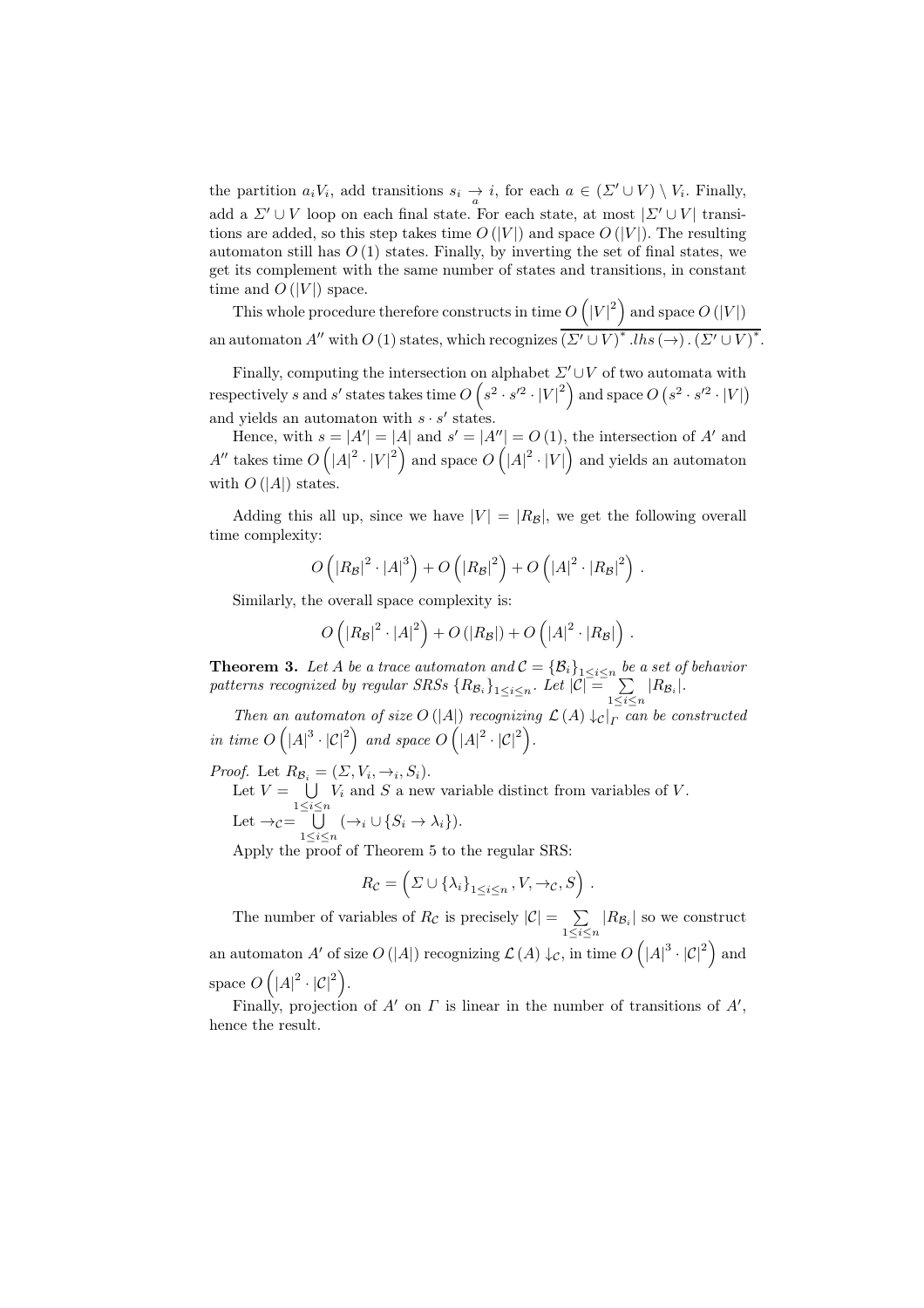**Theorem 4.** Let  $\mathcal{D}$  be a set of regular malicious behaviors on  $\Gamma$ , recognized by an automaton  $A_{\mathcal{D}}$ . Let M be a machine, with a  $\Gamma$ -abstract trace language recognized by an automaton A. Then deciding whether M is malicious with respect to D takes time:  $O(|A_{\mathcal{D}}|^2 \cdot |A|^2)$ .

*Proof.* Define  $A'_{\mathcal{D}}$  to be the automaton built from  $A_{\mathcal{D}}$  recognizing the set of words containing a subword in  $\mathcal{L}(A_{\mathcal{D}})$  (note that  $|A'_{\mathcal{D}}| = O(|A_{\mathcal{D}}|)$ ).

Then deciding whether  $t$  is malicious with respect to  $D$  reduces to testing emptiness of  $\mathcal{L}(A'_{\mathcal{D}}) \cap \mathcal{L}(A)$ .

Intersecting both automata takes time  $O(|A'_{D}|^2 \cdot |A|^2) = O(|A_{D}|^2 \cdot |A|^2)$ and yields an automaton of size  $O(|A'_\mathcal{D}| \cdot |A|)$ . Testing emptiness of the resulting automaton is linear in its size, hence the result.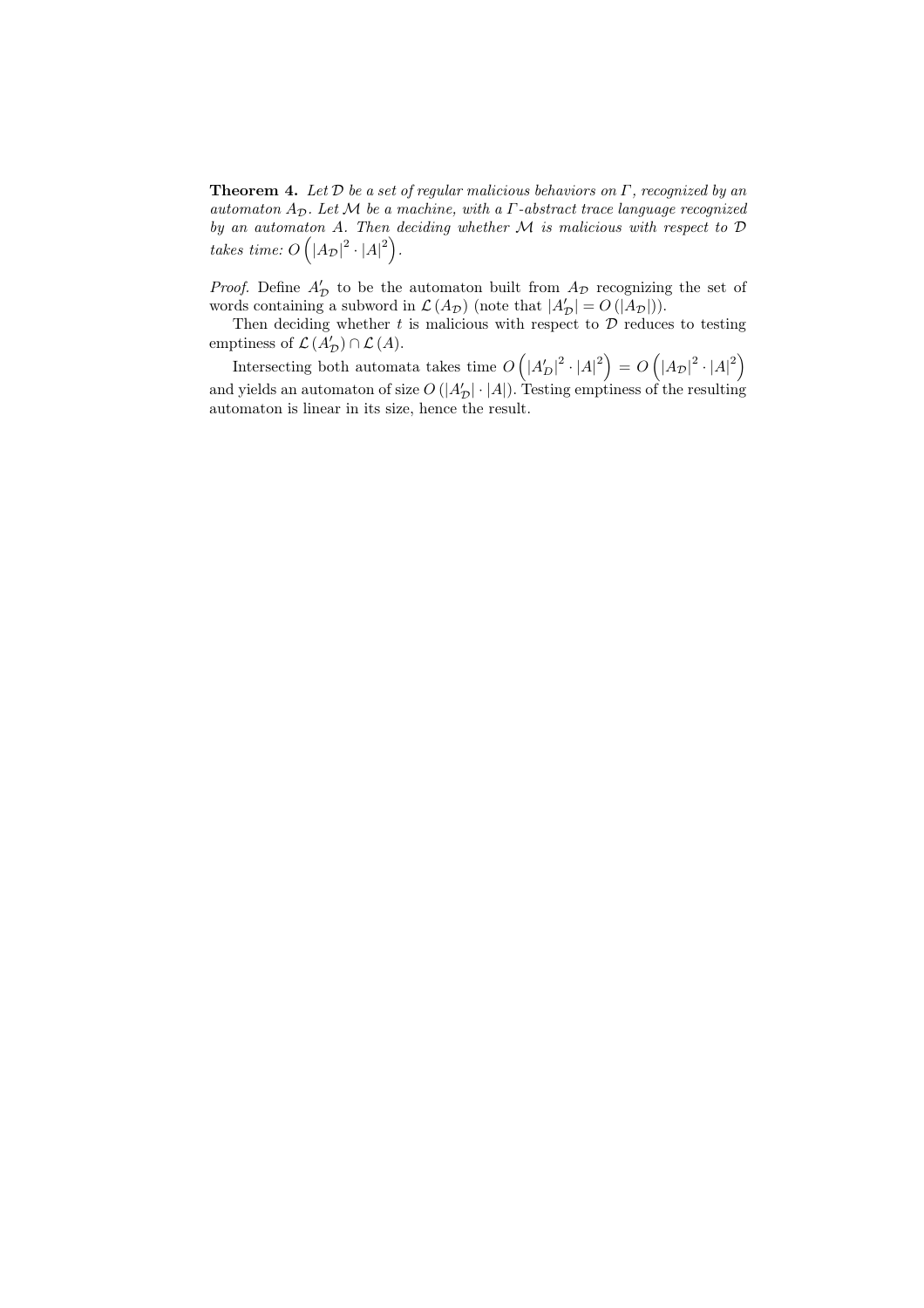# B Allaple.A example

```
void scan_dir(const char∗ dir) {<br>HANDLE hFind;
   char<sup>sz Filename</sup> [2048];
   WIN32_FIND_DATA \left\{ \text{indData} \right\}\texttt{sprintf(szFilename}\;,\; \texttt{Ws}\backslash\!\backslash\!\% \texttt{s''}\,,\; \texttt{dir}\;,\; \texttt{***\!} \;),hFind = FindFirstFile(szFilename, &findData);<br>if (hFind == INVALID_HANDLE_VALUE) return;
   do {
       sprintf(szFilename, "%s\\%s", dir, findData.cFileName);<br>if (findData.dwFileAttributes & FILE_ATTRIBUTE_DIRECTORY)
          \bar{\text{scan}} = dir (\text{szFilename});
       else { ... }
    } while (FindNextFile(hFind, &findData));
   \mathrm{Find} \, \mathrm{Close} \, \mathrm{(hFind)};
}
void main ( int argc, char ** argv ) {
   HANDLE hIcmp;<br>const char∗ icmpData = "Babcdef...";<br>char reply[128];
    /* Behavior pattern: ping of a remote host */
    \text{hTemp} = \text{ImpCreateFile}()~; \ \text{for}~(\text{int}~\text{i} = 0;~\text{i} < 2;~\text{++i})\text{ImpSendEcho(hImp,ipaddr, impData, 10, NULL, reply, 128,}1000 :
   IcmpCloseHandle(hIcmp);
    /* Behavior pattern: Netbios connection */
   SOCKET s = socket (AF_INET, SOCK_STREAM, 0);<br>struct sockaddr in sin = {AF_INET, ipaddr, htons(139)/* Netbios
          * / } :
   if ( connect(s, (SOCKADDR*)&sin, \text{ size of } (sin)) != SOCKET_ERROR) {
       . . .
   }
    /* Behavior pattern: scanning of local drives */
    char buffer[1024];<br>GetLogicalDriveStrings(sizeof(buffer), buffer);
   const char* szDrive = buffer;
   while (*szDrive) {
      if (Get DriveType(sz Drive) == DRIVE_FIXED)\texttt{scan\_dir(sz Drive)}; \ \texttt{sz Drive} \ += \ \texttt{strlen(sz Drive)} \ + \ 1;}
}
```
Fig. 5. Excerpt of the Allaple.A worm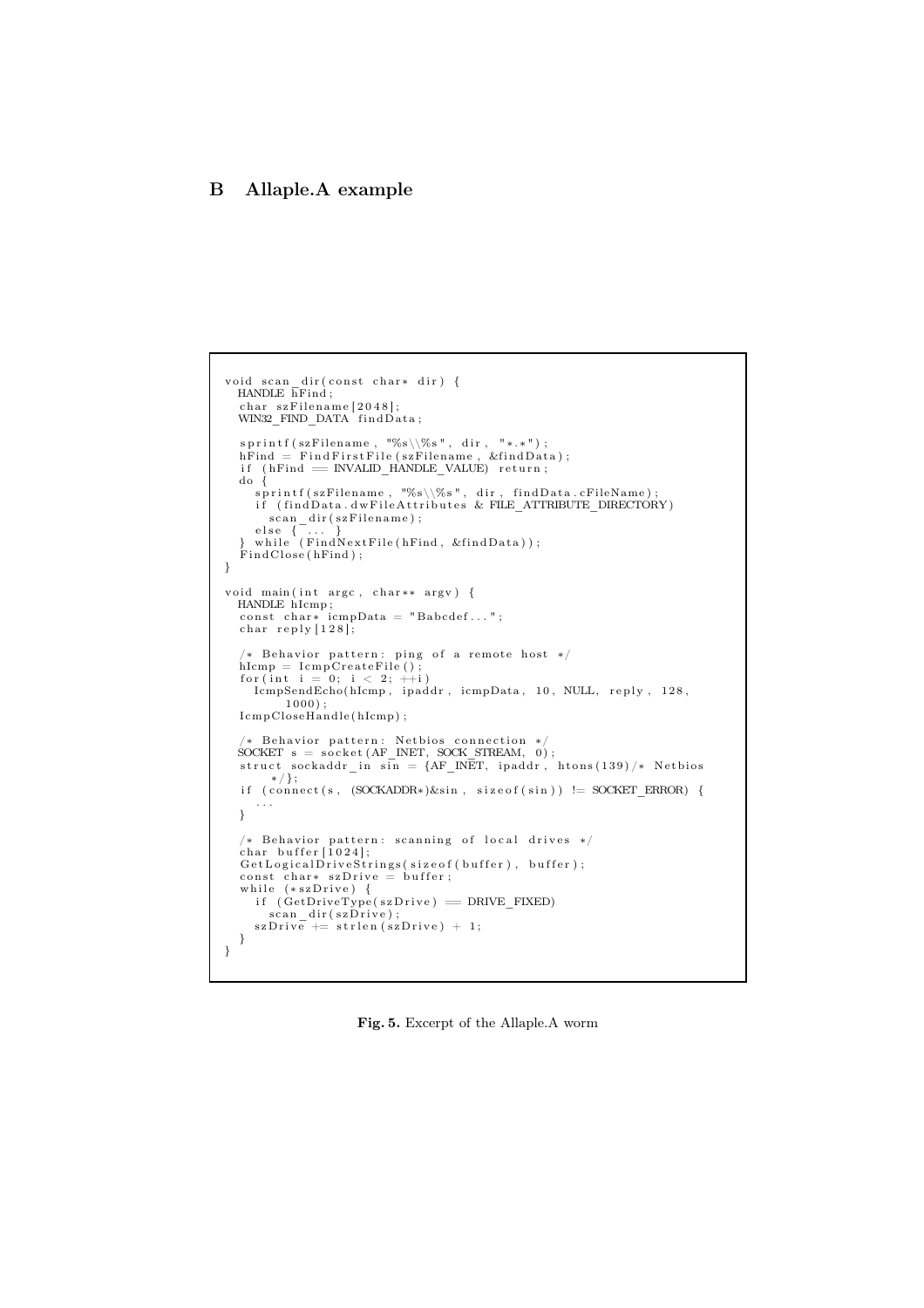# C Experiments

#### C.1 Behavior patterns with data constraints

In order to yield more relevant data, we define behavior patterns with data constraints. These patterns add constraints on function call arguments. For instance, instead of simply detecting a call to NtOpenFile, we may want to detect that the opened file is a system file by adding a constraint on the argument representing the file path. Similarly, instead of detecting any access to the registry, we may add a constraint on the key being accessed by requiring that it represents the Run key used for malware persistence. Enforcing these constraints is made possible by the capture of call arguments. And more importantly, the extended patterns do not actually alter our formalism since it simply amounts to defining new symbols describing the validation of these constraints: the trace automata are finally modified by adding transitions labelled with these symbols whenever the specified constraints are verified.

#### C.2 Examples of behavior patterns

We describe some of the behavior patterns used in abstraction:

- writing to system files, which corresponds either to opening a file in a system directory and writing to that file, or to copying a file to a system directory;
- persisting oneself in the Windows registry, which corresponds to adding a subkey in the Run registry key or modifying the AppInit\_DLLs registry subkey;
- browsing drives and files, which corresponds to retrieving the list of drives and scanning their files;
- communicating on IRC, which corresponds to sending IRC messages on a network connection, such as the mandatory "NICK  $\langle$  mynickname $\rangle$ ";
- looking for existing antiviruses, by checking registry entries and system services<sup>.</sup>
- setting up a system hook, using antidebug tricks, enumerating processes, querying access rights, e.g. to check for administrator rights. . .

#### C.3 Complete abstraction example of Agent.ah

Figure 6 shows the trace automaton of a thread of the Agent.ah email worm. It is restricted to function calls occurring in the behavior patterns. The trace automaton is then abstracted with respect to our set of 40 behavior patterns. Three of them were matched:

```
– TEST_IF_ADMIN: Tests if the user has administrator rights.
  TEST_IF_ADMIN = IsNtAdmin + (OpenThreadToken + OpenProcessToken) .
  AllocateAndInitializeSid [nSubAuthorityCount = 2, dwSubAuthority0 =
  0x20, dwSubAuthority1 = 0x220] . AccessCheck
```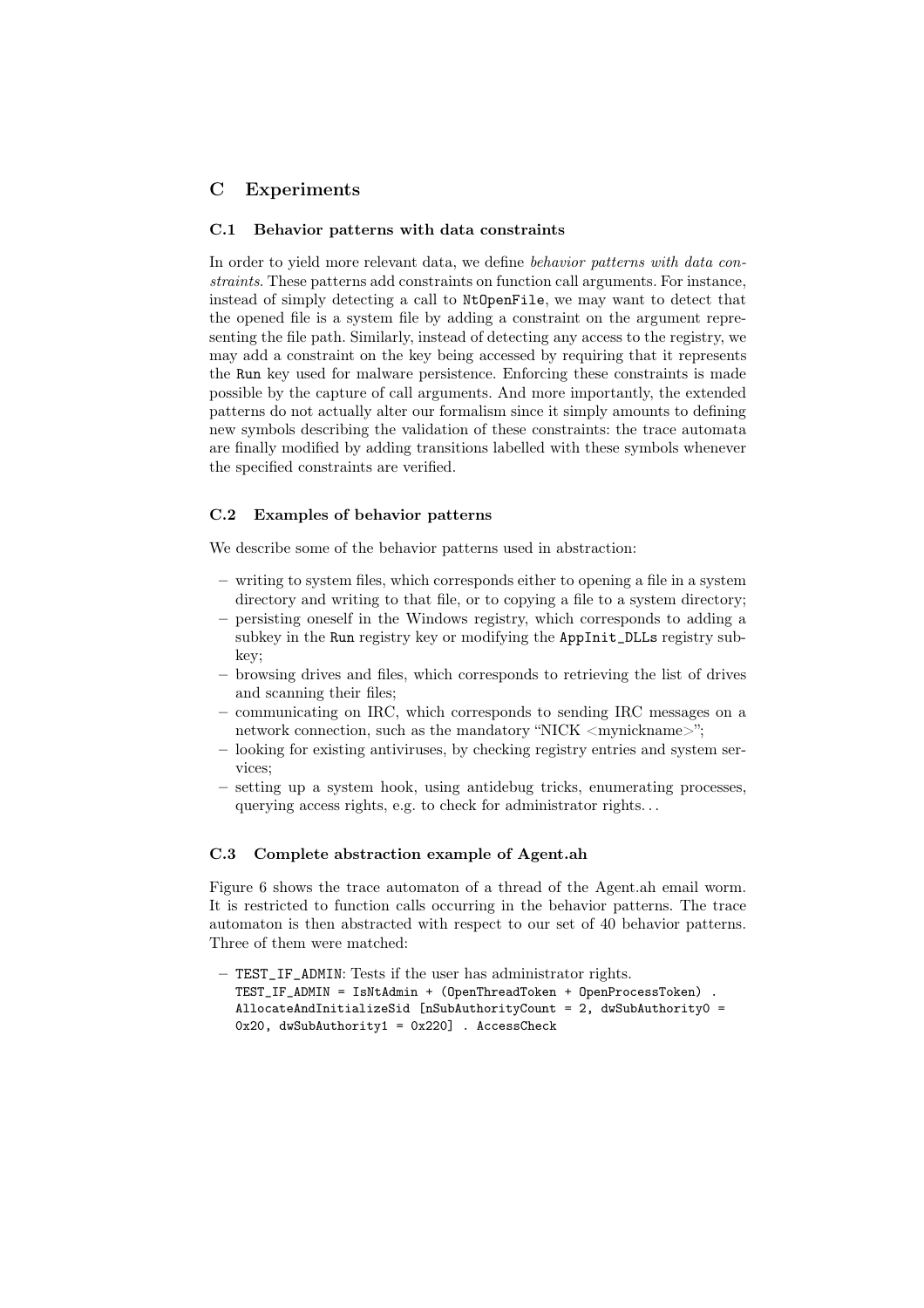```
– ACQUIRE_DEBUG_PRIVILEGES: Asks for debugging privileges, in order to ac-
  cess process space of the running processes.
  ACQUIRE_DEBUG_PRIVILEGES = LookupPrivilegeValue [lpName = "SeDebug
  Privilege"] . (NtAdjustPrivilegesToken [NewState->Privileges[0].
  Attributes = 2] + AdjustTokenPrivileges [NewState->Privileges[0].
  Attributes = 2])
– ENUM_PROCESSES: enumerate running processes.
  ENUM_PROCESSES = EnumProcesses + CreateToolhelp32Snapshot [dwFlags &
```
2 != 0] . Process32First

The resulting  $\Gamma$ -abstract trace automaton is shown in figure 7.



Fig. 6. Agent.ah partial trace automaton